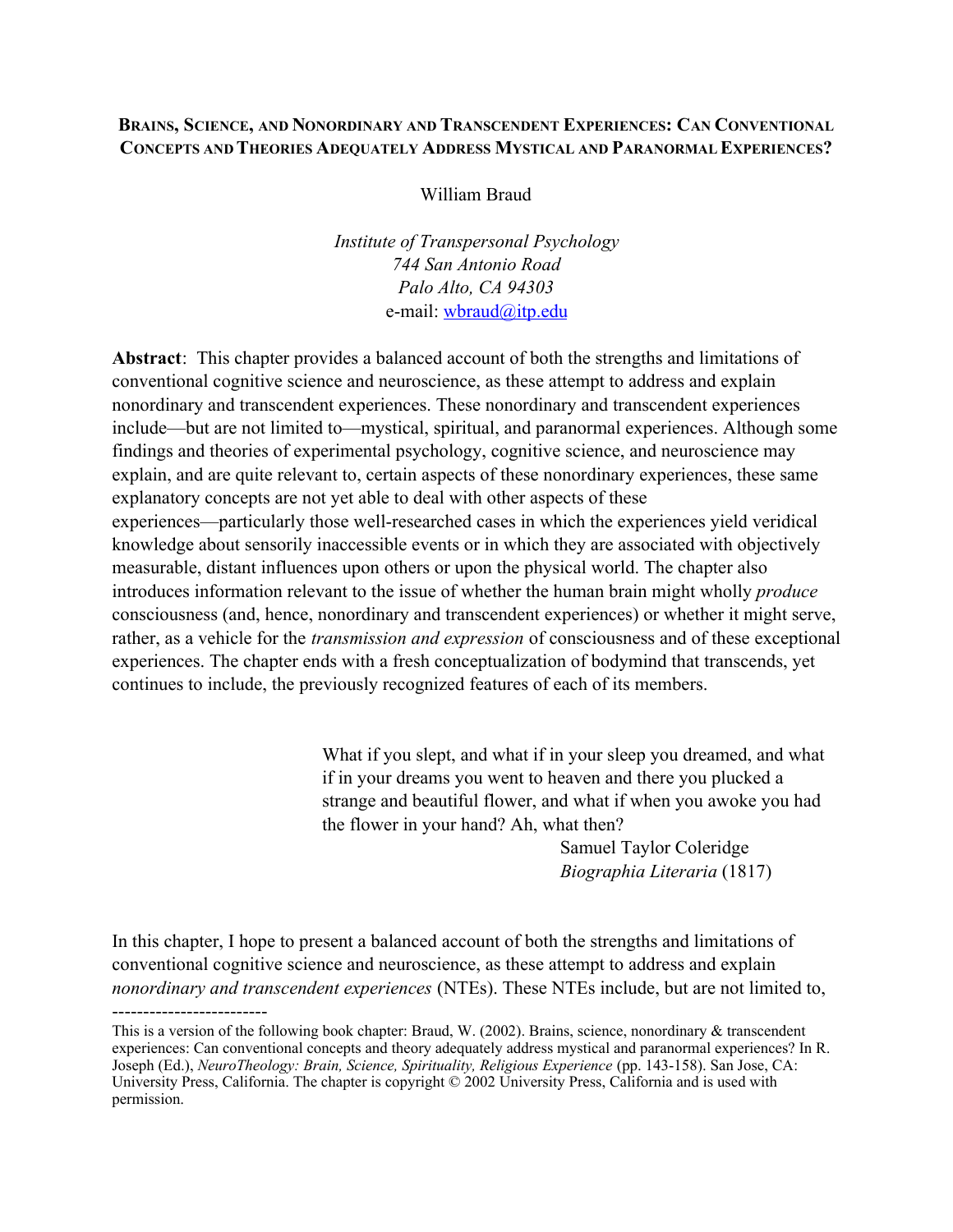mystical, spiritual, and paranormal experiences. Although some findings and theories of experimental psychology, cognitive science, and neuroscience may explain, and be quite relevant to, certain aspects of these nonordinary experiences, these same explanatory concepts are not yet able to deal adequately with other aspects of these experiences. In particular, current cognitive science and neuroscience are unable to account for well-researched cases in which NTEs yield veridical knowledge about sensorily inaccessible events or in which they are associated with objectively measurable influences upon others or upon the physical world—at a distance, and beyond the reach of our conventional means of action and influence. I also will present material relevant to the issue of whether the human brain might wholly produce consciousness or whether it might serve, rather, as a vehicle for the transmission and expression of consciousness. Before treating attempts to understand or explain these nonordinary experiences, it is important to examine more closely the nature of the experiences themselves.

#### *Nonordinary and Transcendent Experiences (NTEs)*

Our familiar, ordinary experiences and actions have increasingly been brought within the growing framework of scientific understanding. Physical substrates—or, at least, physical correlates—have been found for many of our mundane activities (our sensations, movements, and memories) and even for some of our more exotic experiences (our imagery, dream conditions, and volitions). Nonetheless, there have always been forms of experience that have persistently evaded capture by science's explanatory net—experiences that intimate that there is more to our human nature and human potential than is portrayed by the conventional models and theories of physiology and psychology. It was to such exceptional experiences that William James (1890/1956) was referring when he suggested that

The great field for new discoveries . . . is always the unclassified residuum. Round about the accredited and orderly facts of every science there ever floats a sort of dustcloud of exceptional observations. . . . Any one will renovate his science who will steadily look after the irregular phenomena. And when the science is renewed, its new formulas often have more of the voice of the exceptions in them than of what were supposed to be the rules. (pp. 299-300)

#### James (1902/1985) had similar experiences in mind when he wrote

Our normal waking consciousness, rational consciousness . . . is but one special type of consciousness, whilst all about it, parted from it by the filmiest of screens, there lie potential forms of consciousness entirely different. We may go through life without suspecting their existence; but apply the requisite stimulus, and at a touch they are there in all their completeness, definite types of mentality which probably somewhere have their field of application and adaptation. No account of the universe in its totality can be final which leaves these other forms of consciousness quite disregarded. (p. 388)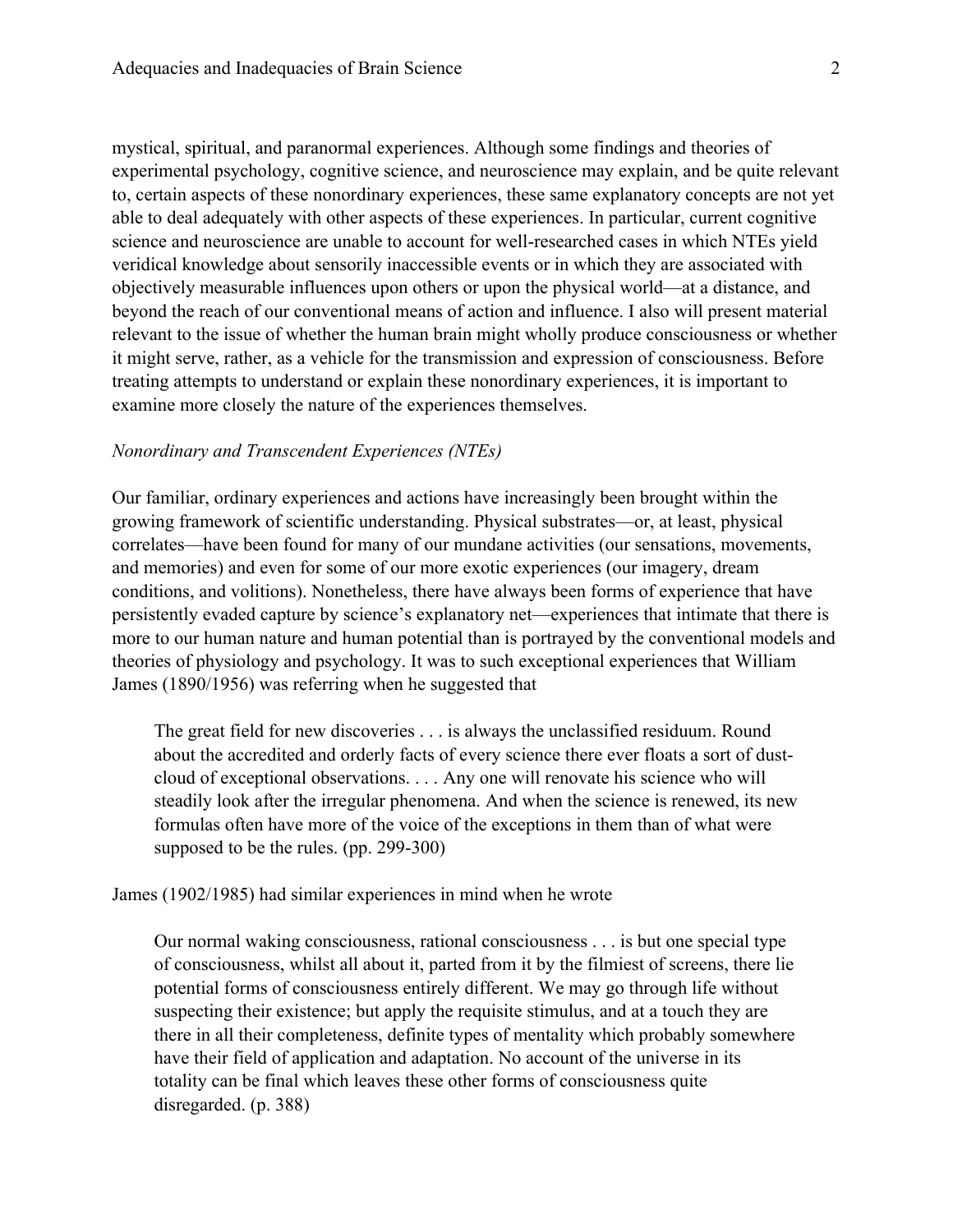Examples of these exceptional experiences, indicative of *something more* that lies beyond the range of our familiar forms of knowing, being, and doing, can be found in a new volume, published through the auspices of the American Psychological Association (APA). This recent book, entitled *Varieties of Anomalous Experience* (Cardena, Lynn, & Krippner, 2000), treats of unusual experiences in the following categories: hallucinatory experiences, synesthesia, lucid dreaming, out-of-body experiences, psi-related experiences [i.e., psychic or paranormal experiences], alien abduction experiences, past-life experiences, near-death experiences, anomalous healing experiences [including instances of mental, distant, psychic, and spiritual healing], and mystical experience. Although I feel the title of this book is unfortunate—because the term "anomalous" suggests that these experiences are not normal or natural—the publication of such a volume by the APA does indicate that such experiences are finally receiving at least some of the professional attention they deserve.

Historically, these unusual experiences have been given many names—*supernatural* or *paranormal* experiences being, perhaps, the most frequent of these. The 18<sup>th</sup> century scientistturned-mystic, Emanuel Swedenborg (1756/1998), in his *Arcana Coelestia*, described experiences similar to these when he coined the term *remains,* which Swedenborg scholar Wilson Van Dusen paraphrased as "our inner memory of everything sacred . . . [our] personal treasure of spiritual understanding . . . [our] sacred personal collection of little realizations of heaven" (Van Dusen, 2001, pp. 97, 106). William James himself referred to these experiences as white crows, reminding us that "if you wish to upset the law that all crows are black, you must not seek to show that no crows are; it is enough if you prove one single crow to be white" (1890/1969, p. 41). In 1919, the irrepressible gadfly journalist Charles Fort used an equally picturesque phrase, *damned facts*, to describe similar recalcitrant exceptions and embarrassments to the received science of his day (Fort, 1941). Other names for these and similar experiences have included *peak experiences* (Maslow, 1962), *Minerva experiences* (Otto, 1966), *transpersonal experiences* (Grof, 1972), *extraordinary phenomena* (Masters, 1974), *transcendental experiences* (Neher, 1980), *extraordinary experiences* (Helminiak, 1984), *praeternatural experiences* (Nelson, 1989), *metanormal functioning* (Murphy, 1992), *exceptional human experiences* (EHEs, White, 1993), *wondrous events* (McClenon, 1994), *high holy moments* (Van Dusen, 1999, p. 76), and—as we have seen—*anomalous experiences* (e.g., Cardena, Lynn, & Krippner, 2000; Reed, 1988; Zusne & Jones, 1989). In this chapter I prefer to call these experiences *nonordinary and transcendent experiences (NTEs)*—nonordinary because of their relative rarity and unfamiliarity, and transcendent because they go beyond the conventional understanding of human potentials and of the world and because, under special circumstances, such experiences can trigger transformative changes, and working with such experiences can allow the transcendence of what one was before the experience. To facilitate our discussion, I will focus on two particular forms of these NTEs—mystical/unitive experiences and psychical experiences.

*Mystical and unitive experiences* are those in which there is a strong sense of greater connection, sometimes amounting to union, with the divine, other people, other life forms, objects,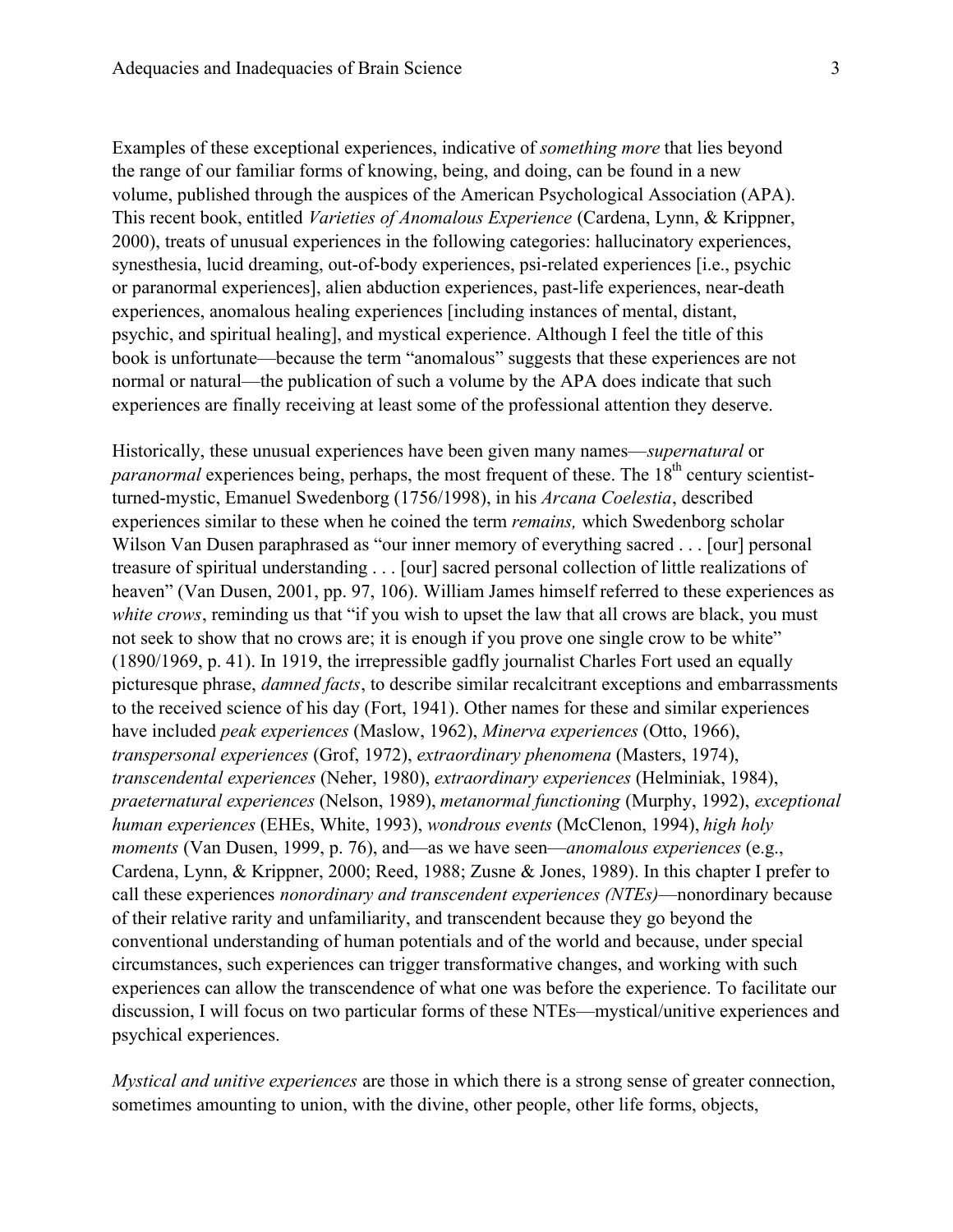surroundings, or the universe itself. Often, this is accompanied by a sense of ecstasy or of being outside of one's "skin-encapsulated [individual] ego" (Watts, 1963, p. 18) or self identity. Related to this is the *pure consciousness event* that has been studied extensively by Forman (1990, 1999), who defines this as "a wakeful though contentless (nonintentional) consciousness" (1990, p. 8), and considers this a form of introvertive mysticism (Stace, 1960).

*Psychical experiences* are those in which we learn about or influence the world through means other than the conventionally recognized senses, motor systems, or their mechanical extensions, or rational inference, in cases in which chance coincidence has been ruled out. The major forms of psychical experiences are well known as telepathy, clairvoyance, precognition, and psychokinesis; and these can be augmented by experiences and events suggestive of survival of bodily death.

Originally having the meaning of feeling (more literally, suffering) at a distance, *telepathy* is now understood as accurate, direct knowledge of the mental content or subjective experiences of another person, typically at a distance—a kind of mind-to-mind communication or interaction. An example would be my accurate discernment of a pain in the left thumb experienced, right now, by someone who is reading this chapter. Initially having the meaning, among the French, of clear or distant seeing*, clairvoyance* is now described as accurate, direct knowledge of some objective event—again, usually at a distance; this is a kind of mind-to-object communication or interaction. An historical example of clairvoyance is an incident, investigated by an agent of Immanuel Kant, in which the  $18<sup>th</sup>$  century scientist-turned-mystic, Emanuel Swedenborg described the timing, nature, and progression of a fire that was raging in a distant city, 300 miles away; two days later, a messenger arrived and revealed the accuracy of Swedenborg's prior report. In *precognition*, one displays accurate knowledge of future events that, according to our conventional view of time, have not yet occurred and that could not have been predicted on the basis of rational inference, nor accounted for on the basis of chance coincidence; premonitory dreams are common examples of precognition. *Psychokinesis* (sometimes called telekinesis) indicates mind-matter interactions in which one's attention and intention may directly influence other persons, other living systems, or inanimate physical systems—usually at a distance; such psychokinetic influence are most often detected in sensitive physical or biological systems that are rich in free variability or randomness. It has been suggested that some instances of unusual healing (especially "distant healing") may involve psychokinesis. *Afterdeath* or *survival research* addresses findings that suggest that some aspect of human personality might survive the death of the physical body. This is the more controversial branch of psychical research that concerns itself with such phenomena as apparitions of the dead, hauntings, some poltergeist occurrences, mediumistic communications, mediumistic physical phenomena, out-of-body experiences, neardeath experiences, and reports suggestive of past lives and reincarnation. The difficulties these psychical experiences pose for conventional cognitive and neuropsychological interpretations—and even for physical interpretations—are treated in detail, below.

*Forms of Psychical NTEs That Brain Science Can and Cannot Adequately Address*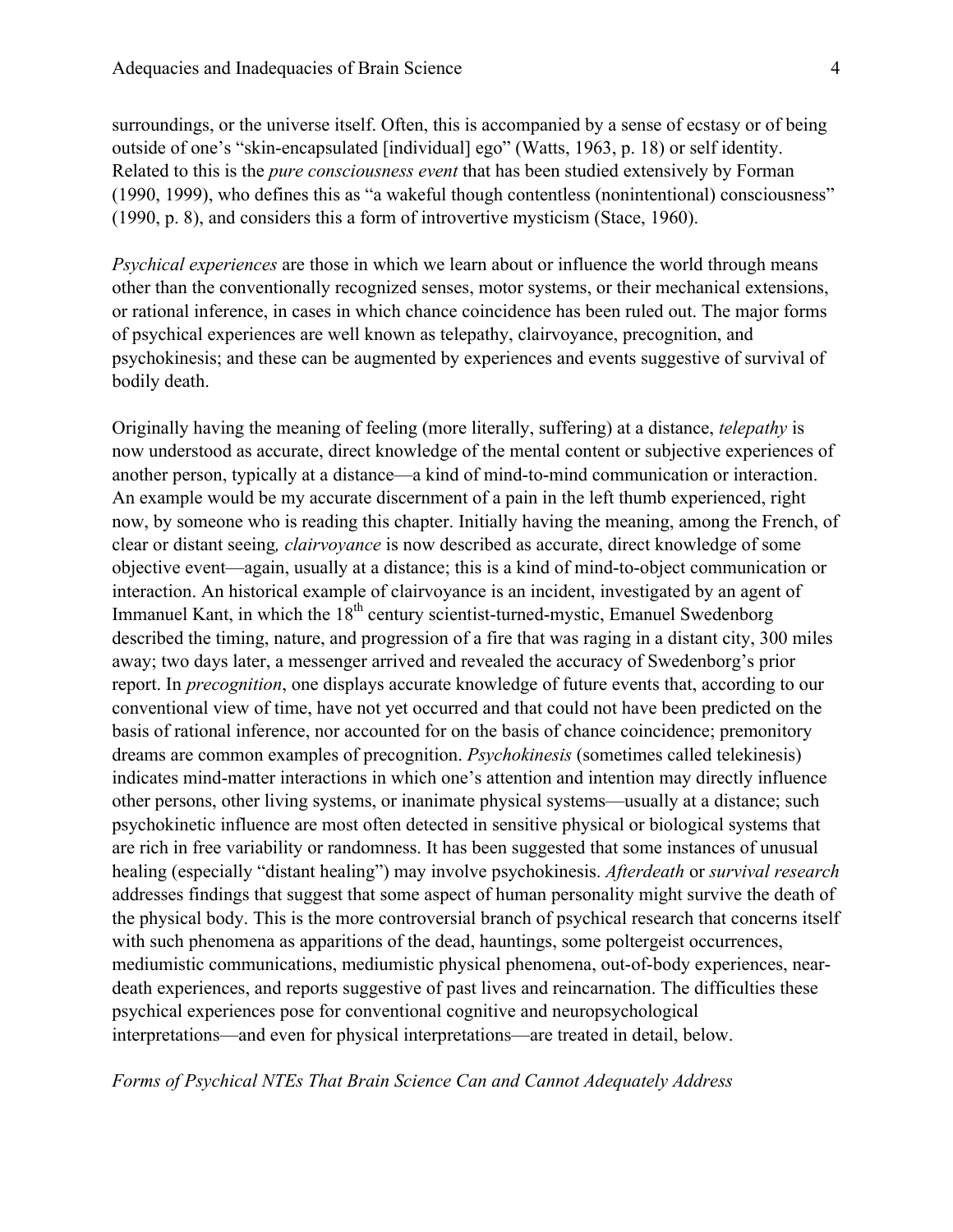Within each class of NTEs, there is a range of experiences that vary widely in their characteristics. Some experiences are true instances of their class, and we might call these *veridical NTEs*. Other experiences may superficially resemble veridical NTEs but, upon more careful examination, can be found to be ordinary experiences in disguise. Still other experiences may be complex blends of these two forms—they may be veridical NTEs that also happen to have some ordinary features, or they may be ordinary experiences that, nonetheless, possess some veridical, nonordinary qualities. The range and complexity of these experiences call for great care and discernment on the part of investigators who wish to study these phenomena seriously. Facile tactics of treating these experiences as homogeneous groupings that can be attributed entirely to quirks of the brain or to supernatural visitations simply will not do. Rather, careful attention to the *details* and *full nature* of the experience in question, and the ability to make sometimes subtle discriminations, are essential tools for adequate understanding in this area of study.

Let me illustrate the investigatory issues by means of a simple example. The déjà vu experience is characterized by an often intense feeling of familiarity upon encountering a situation that is "really" novel. I visit a foreign city that I have not previously visited or learned about. On my first stroll through the center of town I see someone who is wearing a light blue suit, holding a walking stick, and standing in front of a large glass window. I have a curious feeling of having seen this, done this, been here before. The feeling may be sufficiently eerie as to be accompanied by gooseflesh and a tingling of my spine or scalp. What are we to make of this experience? Several interpretations come to mind:

- 1. The experience is not really occurring; I am pretending to have such an experience in order to gain attention, to fool someone, or to play a game.
- 2. Although novel, the street scene does closely resemble one that I have seen before, and the familiarity is attributable to a real memory of something similar.
- 3. On this particular occasion, there is an unusual delay in the transmission of information across my corpus callosum and other fiber tracts that connect my two cerebral hemispheres; so, I really have experienced this before—a tiny fraction of a second before—in one hemisphere, before the information registers a second time in my other hemisphere.
- 4. I experience unusual firing of neurons deep beneath my temporal lobe, in my brain's familiarity area, and the feeling of familiarity is simply a quirk of peculiar brain activity—a microseizure, as it were, in a particular, localized area of my brain; what I happen to be observing at the time (the street scene) is irrelevant to the familiarity experience.
- 5. I have had an earlier precognitive dream about this very encounter, and when I observe the street scene, I have already seen it before—in my prior dream—so, the experience naturally seems familiar.

Notice that, from the limited information of only my verbal report of having a déjà vu experience, an independent investigator could not know, with any certainty, which of these five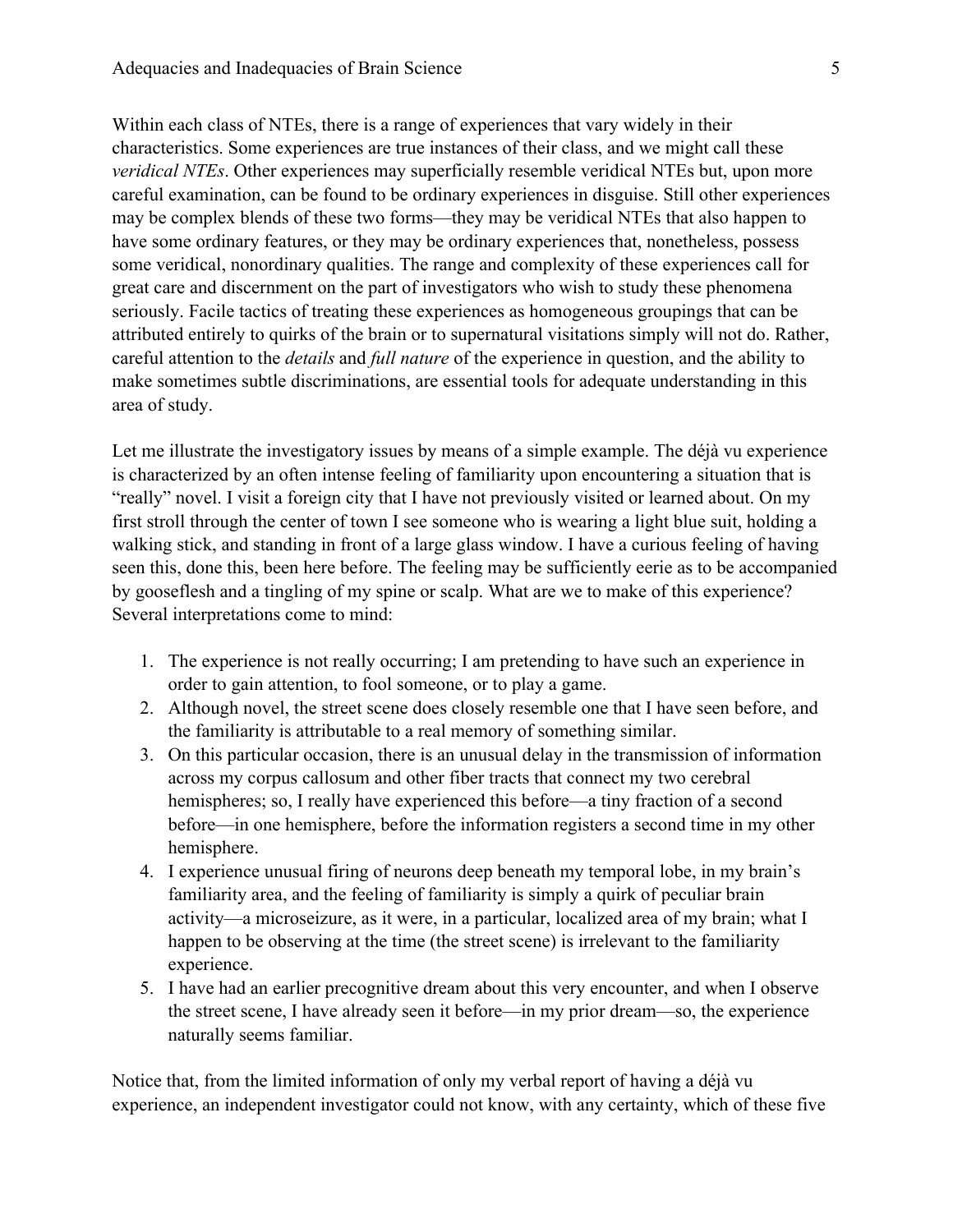interpretations is most likely to be correct. Additional information is needed if we are to make a case for or against any one of these five potential explanations. To assess Interpretation #1, we would need additional information about my subjective experience at the time of the event in question; it might also be useful to know something about my history, motives, and predispositions. To assess Interpretation #2, information about my prior experiences and my memories would be needed. To assess Interpretations #3 and #4, a record of my brain activity during the event in question would be needed. To assess Interpretation #5, a record of the content of my earlier dream would be useful; for this to be convincing, the record should have been made before the later déjà vu experience.

With respect to the above scenarios, it is important to recognize two things. First, to infer the correctness of Interpretations #3 and #4 *in the absence of the requisite brain activity indicators* is entirely speculative, and to automatically conclude that one or both of these interpretations is correct is risky and no more likely to be true than any of the other interpretations. Second, if a prior record of the dream had been made, had been extremely rich in specific details, and is available for study, this record could provide prima-facie evidence in favor of Interpretation #5. Note also that, given a pre-existing and accurate dream record, *Interpretation #5 could be valid regardless of whether or not any or any combination of the first four interpretations also happen to be true*.

Now consider the following additional twist on this experience. What if, in addition to reporting the feeling of familiarity upon seeing this particular street scene, I supplement my report by saying that I have a feeling that if I pass the blue-suited person, with walking stick, near the large shop window, go to the next corner, turn right, and continue on for one and a half blocks, there will be small shop with a yellow elephant painted on its front door? What if I perform the experiment, check out the predicted location, and do, indeed, find what was described? What if had made that "elephant on the door" prediction at the time I experienced déjà vu and mentioned that I thought the experience would next unfold in that way? Or, what if the "elephant on the door" had also been included as part of my earlier dream record? In both of these cases, I can imagine no conceivable way in which the electrical or neurochemical activities within my brain—either at the time of the dream or at the time of the déjà vu experience—could account for the accuracy of my prediction. This is because the phenomenon to be explained does not behave—with respect to distance, time, or barriers—in ways that the known brain activities, or their concomitants or sequelae, behave. *Something more* is needed to account for this veridical NTE, above and beyond what currently is known about the brain and its functioning.

The possibilities and principles present in the above account illustrate well the strengths and limitations of attempts to explain, or explain away, certain unusual experiences based solely on the findings and constructs of brain science. If we replace the déjà vu experiences with any of a wide range of NTEs, similar alternative interpretations and arguments arise. We can generalize these possibilities further by substituting any of the varieties of psychical functioning (telepathy, clairvoyance, precognition, psychokinesis, afterlife or survival evidence) for the déjà vu experience, and slightly reframing the various interpretations in the following ways: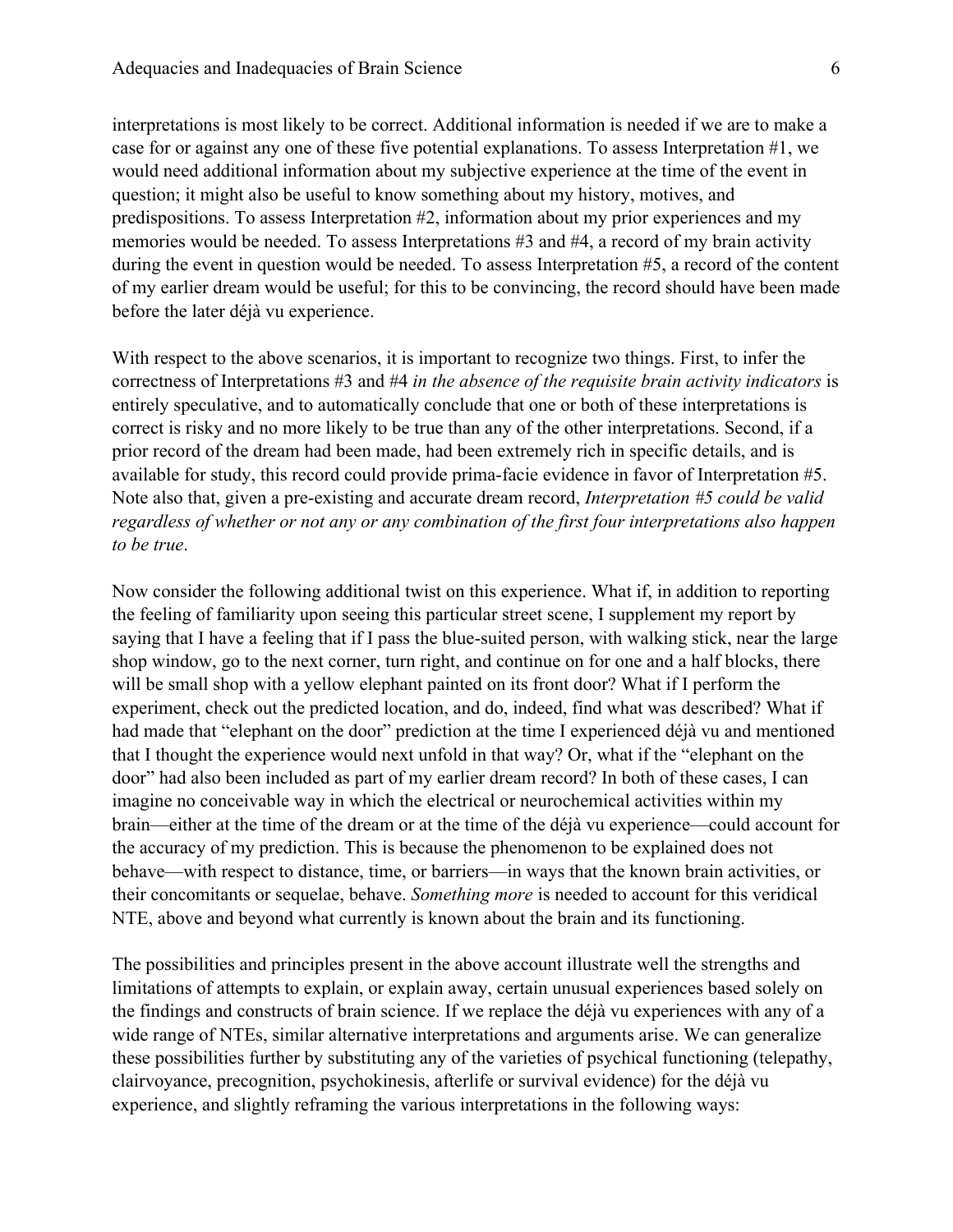Ostensible psychical experiences such as telepathy, clairvoyance, precognition, psychokinesis, or experiences suggestive of an afterlife or survival of bodily death may be explained on the basis of

- 1. Fabrication or hoaxing of the experiences,
- 2. Misperceptions and distortions of observation or of memory,
- 3. Subtle sensory cues—whether consciously attended to or not—that might betray the nature of the event that is to be known or perceived,
- 4. Rational inference—through which the nature of the to-be-known-or-perceived event might be determined or guessed,
- 5. Chance coincidence, or
- 6. Quirks of the brain that simulate the psychical experience.

For those predisposed not to accept the reality of psychical experiences, parsimony would demand that the foregoing six explanations be considered immediately and that only after these possibilities have been carefully and completely ruled out would one entertain the possibility of the presence of a veridical NTE. Note, again, that if there is evidence of a specific and strong correspondence between the content of a subjective experience and the content of some referent event (distant or remote in space or in time), the absence of the first five of these explanations would guarantee that the referent event would be conventionally inaccessible to brain and cognition. Further, if these five possible explanatory conditions are absent, the presence or absence of Explanation #6 becomes irrelevant in identifying the experience as a veridical NTE. In other words, brain quirks—of any sort—can explain a subjective experience but cannot explain *the presence of an accurate connection between that subjective experience and some inaccessible referent event*. For example, a particular brain pattern can be shown to underlie—and "explain"—an image of her son that arises in the mentation of a mother sitting before a hearth and idly watching the dancing flames, but the presence of that brain pattern cannot explain the sudden arising of that particular image at the precise moment that the son is experiencing a life-threatening situation, thousands of miles away (an instance of so-called *crisis telepathy*), nor can the brain pattern explain the strong correspondence that happens to occur between the two conventionally unconnected events of the mother's imagery and the distant son's desperate, momentary circumstance and need. Stated in still another way, brain activities (or any other bodily activities or conditions) can explain many, and perhaps all, subjective experiences themselves, but cannot explain the timely and accurate *connections* or *relationships* between those subjective experiences and meaningfully related distant events.

### *Difficult and Easier Discriminations*

It is often difficult to analyze and evaluate psychical experiences that occur spontaneously in everyday life circumstances. It is not always clear whether there are or are not peculiar brain activities associated with these experiences. Often, it is difficult to determine, with certainty, whether the confounding factors of deliberate misrepresentation, hoaxing,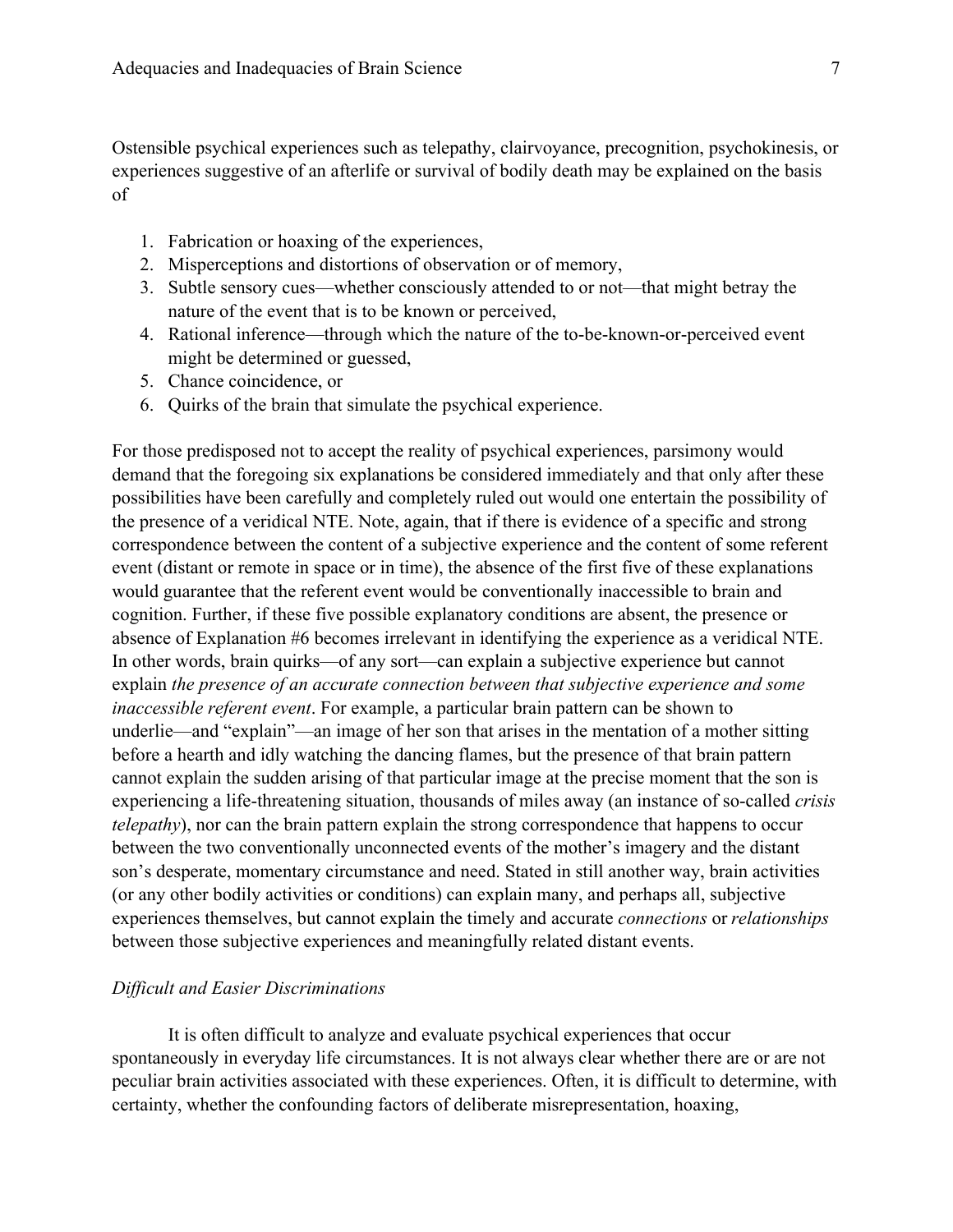misperceptions, distortion of observations or of memory, subtle sensory cues, rational inference, or chance are present or absent in any given case. Because brain activities and conditions are active in all of these confounding factors—it is likely that brain activities are present in all cognitive activities because they serve as the vehicles of expression for these activities—in this sense, brain activities can "explain" many NTEs. If it were possible to connect an NTE with some conventionally inaccessible referent event, however, and if it were possible to rule out the confounding factors just mentioned, then veridical NTEs could be identified fairly unambiguously even in everyday life circumstances. Indeed, for the past 12 decades—dating, at least, from the founding of the Society for Psychical Research (SPR) in England in 1882—countless observations and records have been made of apparently genuine veridical psychical experiences. These have been published in the *Proceedings of the SPR* and the *Journal of the SPR*, in the *Proceedings* and *Journal of the American SPR*, and in similar psychical research and parapsychology journals in many countries, and these findings have been compiled and discussed in numerous scholarly volumes (e.g., Myers, 1902; Stevenson, 1970; Wolman, 1977). These reports of spontaneous psychical experiences vary greatly in the quality of the evidence that they present. As would be expected, this evidence has been questioned by counteradvocates of these claims—with varying degrees of plausibility and success—and a number of reasonable critiques of this literature have been published (e.g., Kurtz, 1985).

Ruling out possible confounds more effectively and identifying veridical NTEs more unambiguously become possible when these experiences, or experimental analogs or models of these, are brought into the laboratory for careful study. Large numbers of experimental studies of telepathy, clairvoyance, precognition, and psychokinesis have been conducted and reported in professional parapsychology journals (e.g., the *Journal of Parapsychology*), as well as in many "mainstream" journals (e.g., *Nature*, the *Journal of Experimental Psychology*, *Psychological Bulletin*, and many clinical and medical journals). Through the years, the investigations of experimental parapsychology have become increasing sophisticated, criticisms of earlier work have been effectively met, and present studies match or exceed those of conventional behavioral and biomedical research in the tightness of their designs and in their safeguards against artifacts and confounding variables. The experimental designs effectively rule out the possibility of ordinary sensory cues, rational inference, and chance coincidence, so that if consistent relationships are found between subjective experiences and distant and shielded target events, such evidence cannot be explained in terms of conventional informational or energetic transfers or mediation, nor can these *correspondences* (see previous section) be accounted for in terms of the brain activities or conditions of the research participants. Even a cursory review of the vast literature of experimental parapsychology is beyond the scope of this chapter. Rather than attempting to summarize the results of these investigations, I will simply indicate some of the more important sources to which interested readers may go to acquaint themselves, first hand, with the methods and outcomes of these studies. These resources include the *Proceedings* and *Journals* mentioned earlier in this section, the *Journal of Parapsychology*, the *European Journal of Parapsychology*, the *International Journal of Parapsychology*, and careful and extensive treatments of relevant literature in volumes by Broughton (1991); Griffin (1997); Krippner (1977-1994); Kurtz (1985); Radin (1997); Targ, Schlitz, and Irwin (2000); and Wolman (1977).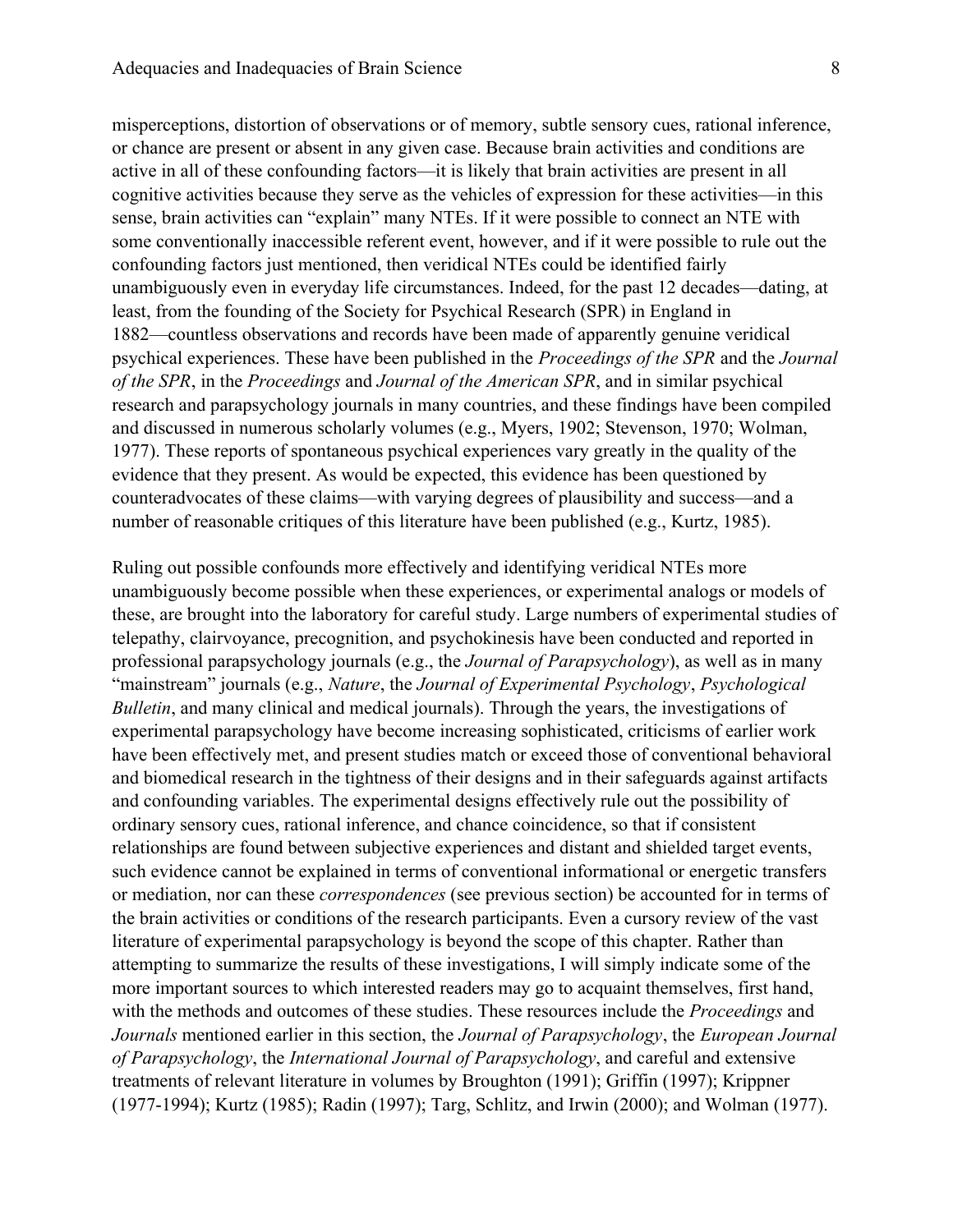Extensive reviews and meta-analyses are available for compilations of findings from the largest and most successful research projects. These projects include studies of remote viewing (clairvoyance experiments usually involving distant geographical sites, buildings, and natural and human-made features as targets; Nelson, Dunne, Dobyns, & Jahn, 1996; Utts, 1996); waking state of consciousness, free response, extrasensory perception studies (Milton, 1993); dream telepathy studies (Child, 1985); mixed telepathy and clairvoyance under conditions of sensory restriction ("ganzfeld" studies; Bem & Honorton, 1994; Storm & Ertel, 2001); experiments conducted under conditions of nonordinary states of consciousness induced by relaxation, hypnosis, and meditation techniques (Honorton, 1977; Schechter, 1984; Stanford & Stein, 1993; Storm & Thalbourne, in press); precognition experiments (Honorton & Ferrari, 1989); psychokinesis experiments involving inanimate electronic and mechanical random target systems (Dunne & Jahn, 1992; Dunne, Nelson, & Jahn, 1988; Radin & Ferrari, 1991; Radin & Nelson, 1989; psychokinesis (direct mental influence) studies involving living target systems (Braud & Schlitz, 1991; Schlitz & Braud, 1997); and even time-displaced psychokinesis (retroactive intentional influences) studies (Braud, 2000).

Although these processes of telepathy, clairvoyance, and precognition have been noticed and recorded throughout history, and also have been documented in careful laboratory studies, their existence, to some, remains controversial. Alternative explanations and critiques of such phenomena have been made, again, throughout history, by skeptics and counter-advocates of such claims. In my opinion, these phenomena are genuine. The evidence is more than adequate scientifically, and there appear to be increasing reasons to accept that psi phenomena are real and not accounted for by conventional scientific models. I base this judgment upon my own experiences of them, my observations of their occurrence in my own laboratory under wellcontrolled conditions, similar observations by colleagues whose work I know and trust, and from my examination of much of the published literature on these phenomena. A reasonable and balanced approach to judging claims about these processes would be to examine carefully and dispassionately the published primary reports, read the critics' arguments, read the counterarguments to these, recall your own—and others'—lived experiences of similar incidents, and then draw conclusions based upon the fullest possible amounts of evidence and argument.

### *Aspects of Veridical Psychical NTEs That Brain Science Can and Cannot Adequately Explain*

As mentioned previously, neuroscience and cognitive science can adequately account for the nature of the physiological and psychological conditions that occur in persons while they are having veridical psychical NTEs. They can identify the brain states that might be present during NTEs, and they can explain a great deal about the processes underlying these brain states and how these brain states change and are influenced in conventional ways. Neuroscience, cognitive science, and conventional psychology are also valuable in that they can help us identify and understand unusual physiological and psychological conditions that can simulate and be mistaken for veridical NTEs (abnormal electrical and epileptiform activities in the brain's temporal regions, memory distortions, nocturnal "paralysis" due to extreme reductions of muscle tension during certain sleep and dream conditions, various dissociative conditions, profound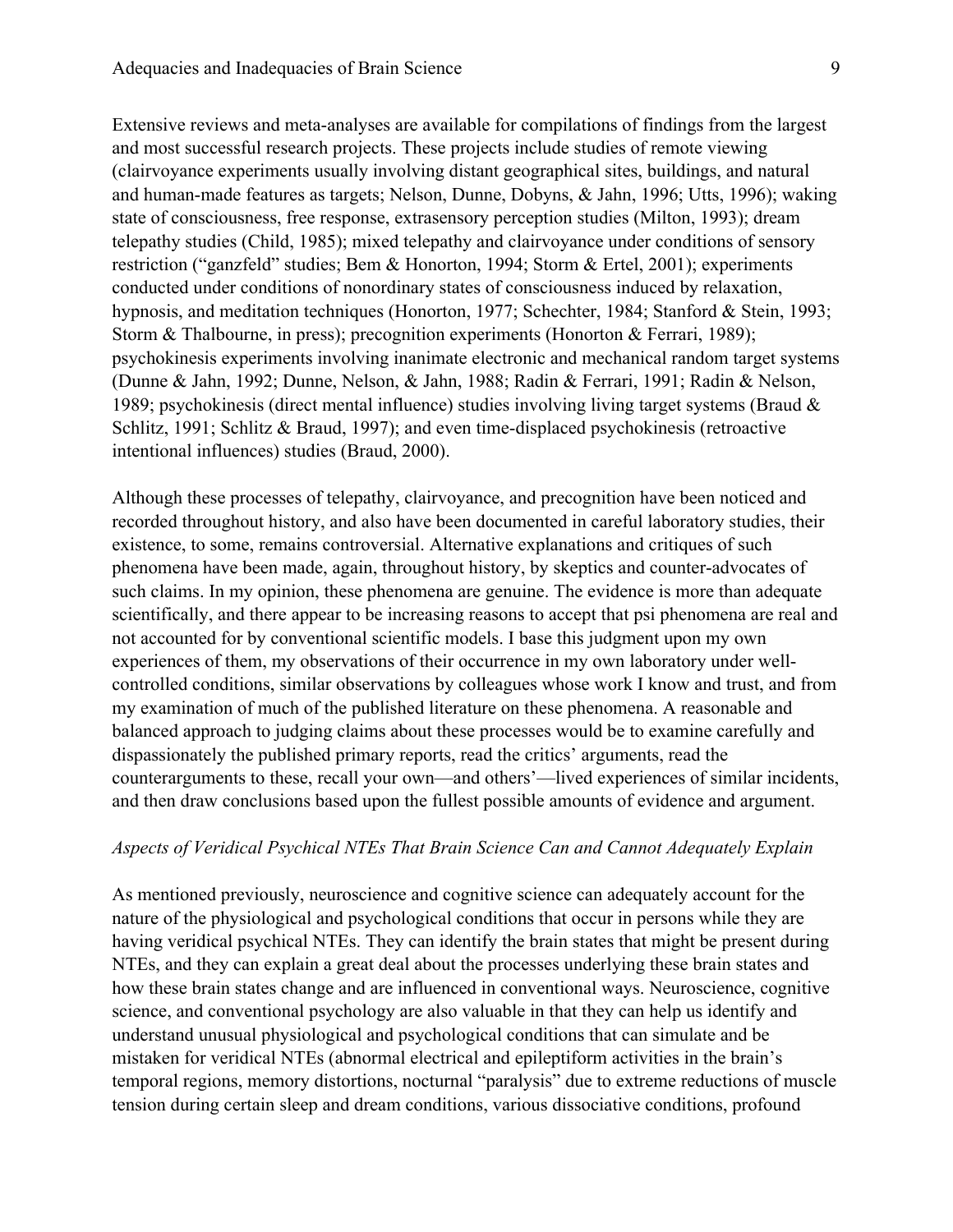changes in attention, etc.). What current brain science *cannot* explain is how brain conditions that allow the expression of accurate psychical knowledge come to occur at times that match the arising of the distant target events with which these physiological and subjective conditions are so well correlated and which can be so faithfully mirrored or described by these physiological and subjective changes and contents. Brain science can help me understand what the physiological substrates of an image of an apple might be, but it cannot help me understand why that particular substrate should happen to arise at the precise moment that someone 1,200 miles away is viewing a picture of an apple and holding a strong intention that I become accurately aware of what that person is viewing, in a mixed telepathy/clairvoyance parapsychology experiment.

The reason brain science is of no help in explaining the kinds of curious meaningful and coarising correspondences with which parapsychology and psychical research deal has to do with the nature of the paradigm with which brain science currently is aligned. According to this paradigm, brain states can only be created or influenced by genetic predispositions, local internal bodily and psychological conditions, information that arrives through the conventionally recognized senses, and direct or indirect influences of the four forces currently recognized by contemporary physics (electromagnetism, gravitation, strong nuclear force, and weak nuclear force). Both parapsychology and conventional science recognize that, given our present understandings of the processes just mentioned, none of them—alone or in combination—can adequately account for the findings of psychical research or for the curious behaviors of the phenomena found in this field of study. For brain science to adequately address psychical findings, its paradigm must be expanded to allow for other processes or principles to influence brain functioning or it must admit that some subjective (experiential) events might exist or change independent of brain or of brain activity changes.

We can clearly illustrate the difficulties that neuroscience and cognitive science face, in attempting to explain veridical psychical NTEs within the current paradigm, by examining how pathways of action typically are handled within this paradigm. If—in instances of telepathy, clairvoyance, or precognition—a person acquires new and accurate knowledge about a distant "target" event, how might such knowledge be acquired? Brain science contends that new information can be made available to the brain only through conventional sensory channels or through recombinations of already available information. If conventional sensory signals are blocked—as in all well-designed parapsychology experiments—what could remain that could carry the requisite information? A *transmission model* would assume that information or energy is transferred from point to point—from a target source or "sender" to a percipient or "receiver"—carried by some form of mediator through some sort of channel. An early form of this model was the mental radio analogy. Just as intelligence could be conveyed electromagnetically from a transmitter to a receiver, so too, perhaps, psychical knowledge or influence could be similarly transmitted and received. [It is not well known that a major instrument of modern neuroscience, the electroencephalograph or brain-wave device, was invented by the German scientist Hans Berger, in 1924, in an attempt to detect and measure weak electromagnetic emanations of the human brain that he believed might be the carriers of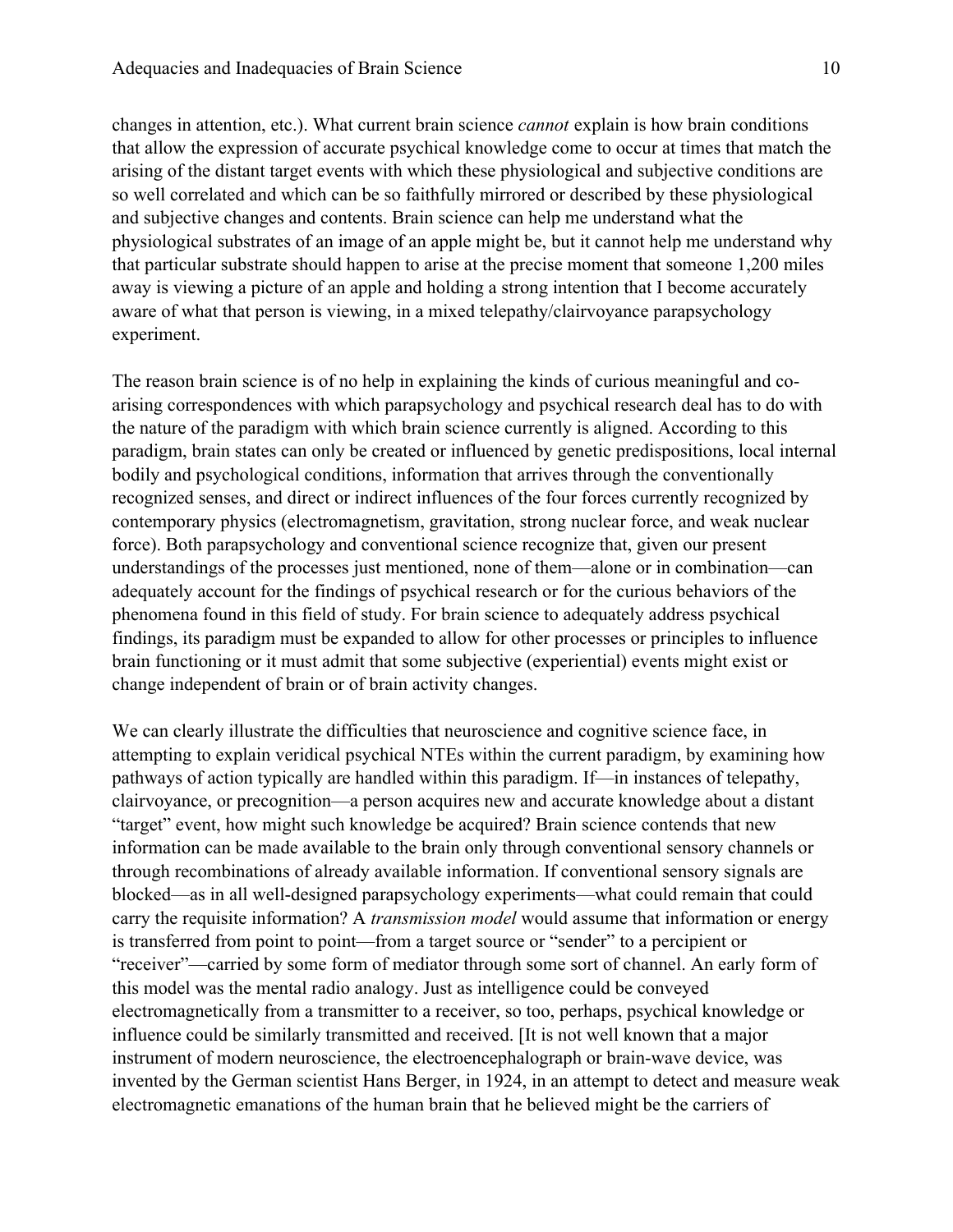telepathic communication (see Brazier, 1961; Roll, 1960).] Many hypothetical carriers have been proposed for these psychic transmissions, including electromagnetic waves, neutrinos, tachyons, and so on. The latest contender is extremely low frequency (ELF) radiation. All such transmission models, however, face serious difficulties in explaining the operating characteristics of psychical effects. These effects occur over great distances, and they do not seem to decline appreciably with distance, as do conventional forces. No method has yet been found to physically shield or prevent psychical effects or to amplify them. The psychical process has great discriminating power, or acuity, which is difficult or impossible to handle via conventional information carriers. Whereas ELF radiation does have great shield-penetrating power and can carry information over great distances with minimal signal loss, its information handling capacity is low (due to its long, slow waves)—too low to be able to handle the kinds of rich and rapid knowledge that sometimes can be communicated psychically. Furthermore, we know of no conventional mechanism or process through which information could be encoded from the brain of a sender onto an ELF carrier wave and then properly decoded by the brain of a receiver. Most difficult of all, for the physical and neuroscience paradigm, is the apparent disregard of psychical events for the usual constraints of time: Conventional forces interact with matter in the present moment and do not travel forward or backward in time; however, future and past events are psychically accessible, in instances of precognition, retrocognition, and retroactive intentional influence. In summary, the brain is a physical organ, and known physical organs simply do not operate in ways in which psychical events and experiences have been shown to operate.

### *Can Brain Science Adequately Address Mystical and Spiritual Experiences?*

Thus far, we have been focusing on veridical psychical NTEs. Let us turn now to mystical and spiritual experiences and explore whether brain science fares any better in accounting for these forms of nonordinary and transcendent experience.

As in the case of psychical NTEs, it is clear that brain science can, indeed, account for some of the features of mystical and spiritual experiences. Intriguing findings relating brain states or conditions to certain types of mystical and spiritual experiences have recently been reported by neuroscientists, including d'Aquili and Newberg (1993, 1999); Fenwick (1996); Fischer (1971); Newberg, d'Aquili, and Rause ( 2001); and Persinger (1983, 1987). Brain stimulation studies and brain monitoring studies have linked activities in certain brain loci to subjective features similar to those that occur in mystical and spiritual experiences. These include changes in spatial and temporal perception, the feeling of a loss of the sense of self, and the feeling of "presences" of various sorts. These findings, along with descriptions of the methods that have yielded them, are provided, in great detail, in other chapters of this book. Important research on the *psychological* characteristics of mystical and related experiences has been carried out, as well, by investigators outside of this neuroscience tradition (e.g., Deikman, 1963, 1966, 1971; Forman, 1990, 1999).

The four most important characteristics of the mystical experience have been described as its ineffability, noetic quality, transiency, and passivity (James, 1902/1985). Additional characteristics attributed to this experience have included feelings of unity, numinousity, loss of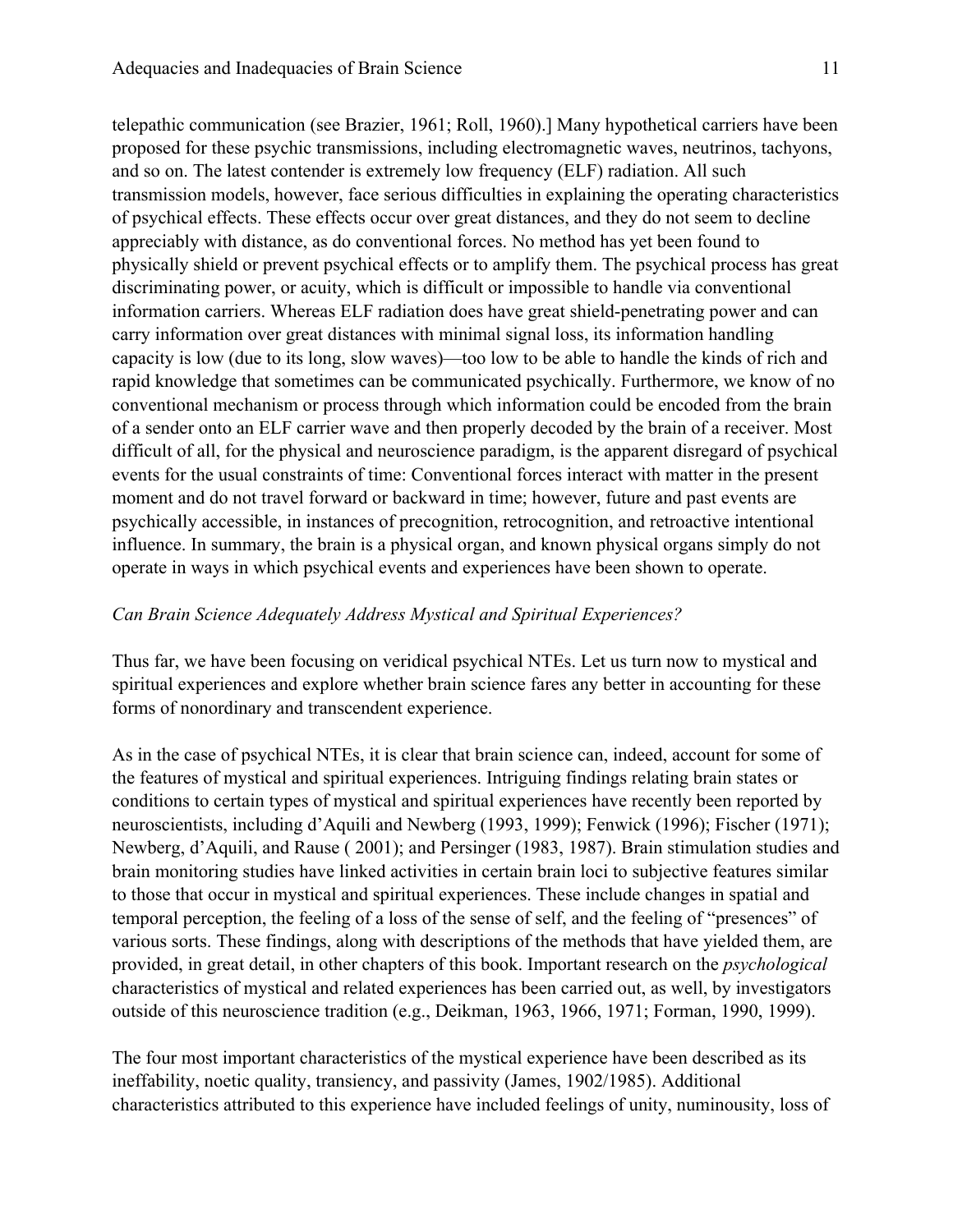ego, an altered appreciation of space and time, perceptual experiences and alterations, changes in affect, transformative changes, and paradoxicality (e.g., Stace, 1960). Other "spiritual" experiences have shared various of these qualities, and, in addition, may have included feelings of the presence of the divine, of angelic or other spiritual presences, and self-perceived encounters with various spiritual entities. An important "neurotheological" project would be to investigate carefully whether and how each of the qualities of naturally-occurring mystical and spiritual experiences might also occur in laboratory-induced versions of these experiences. Such studies—although difficult and challenging to do well—could be helpful in determining how closely the ostensibly mystical or spiritual experiences studied or induced in the laboratory resemble the naturally-occurring forms: Are they virtually identical, identical in some aspects only, or different in important ways? It is possible that neuroscientific and cognitive considerations may adequately account for some, but possibly not all, of the features of mystical and spiritual experiences.

The extensive studies just suggested should be carefully designed so as to exclude or eliminate the possible biasing role of the investigators' own beliefs and expectations, subtle suggestive features of the settings and experimental procedures, and various other demand characteristics (Orne, 1962) of the experiments. It is well known that study outcomes can be influenced importantly by these various experimenter effects (Rosenthal, 1976). I suspect that some, or even a great deal, of the findings of various neurotheological studies (e.g., the work of Persinger and his co-workers [Cook & Persinger, 1997, 2001] ) might have been contributed by subtle and notso-subtle experimenter effects and demand characteristics that had not been adequately controlled for in these investigations, rather than by the ostensible interventions. I consider this an extremely important methodological consideration in evaluating results of prior work and in planning more adequate future investigations.

In a recent paper (Braud, 2002a), I suggested ways in which various psychological principles might account for the *alleged ineffability* of the mystical experience. Ineffability, of course, refers to an inability to report adequately, in words, the contents of an experience. The psychological principles addressed in the cited paper included (a) an expansion of awareness from a limited, focal, readily-described center to an extremely rich, complex, and extensive—and, hence, difficult or impossible to articulate—margin of the field of consciousness (building on seminal contributions by Frederic Myers [1903] and by William James [1910/1980] ), (b) an attentional shift from a discrete figure to a large, complex, and novel ground, (c) limitations imposed by the nature of the "object" of the experience and by our vehicles of perception and cognition, (d) difficulties of memory transfer from nonordinary to ordinary states of consciousness (building on findings of the state-dependent features of some forms of learning and memory), and (e) constraints imposed by brain structures, culture and tradition, and selffulfilling prophesies. These principles—alone or in combination—might account for some of the limitations of vehicles of expression of mystical and spiritual (and, indeed, many other nonverbalizable) experiences. However, such explanations leave open the possibility that exposure to a transcendent realm may actually occur in such experiences.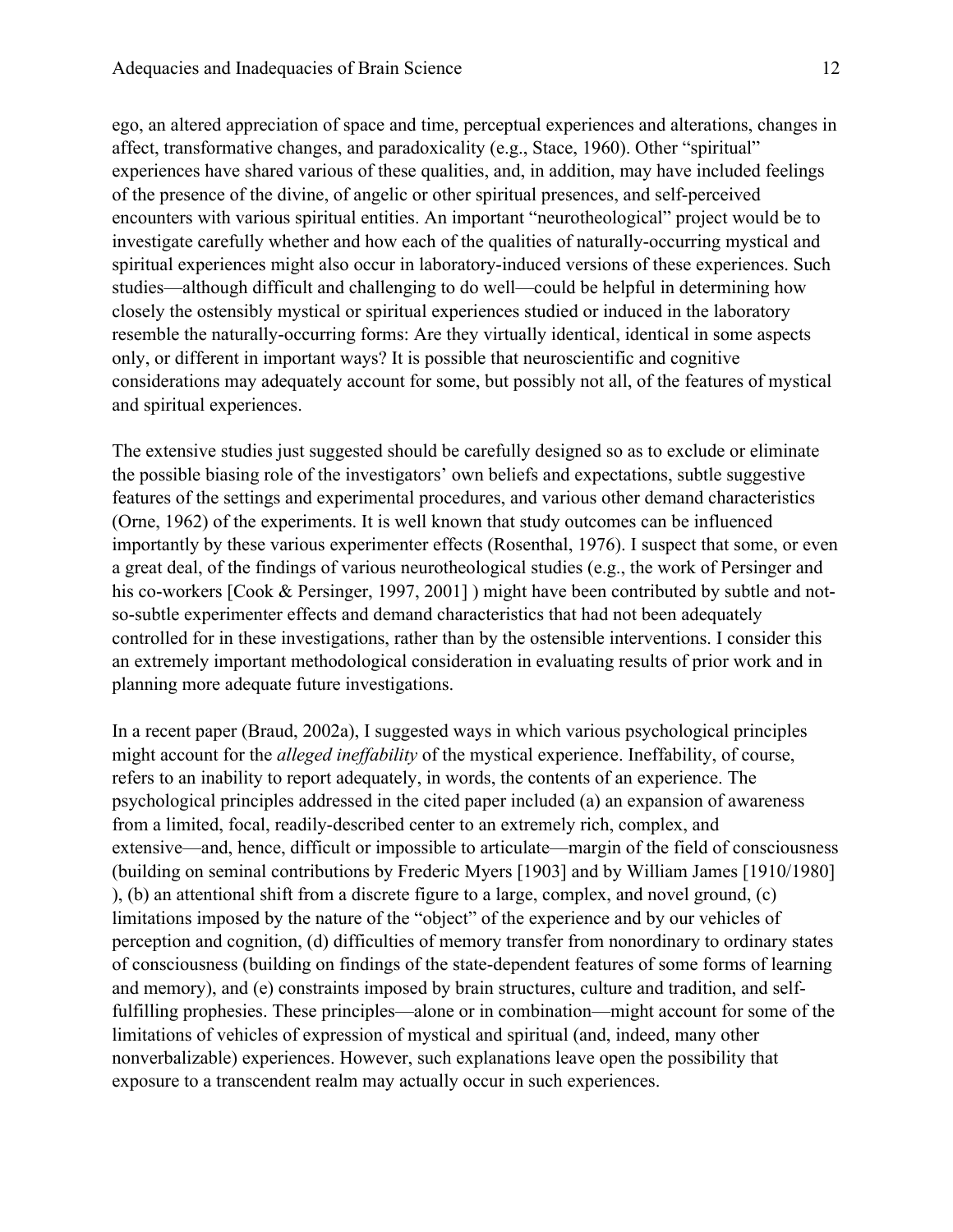Studies of the *noetic* features and the possible transformative impacts of mystical and spiritual experiences—both in everyday life and in the laboratory—could play extremely important roles in investigating the adequacy of neuroscience and cognitive science explanations of such experiences. I treat noetic features and transformative impacts together because, often, profound life-changing outcomes and dramatic aftereffects have issued from the noetic aspects of mystical and spiritual experiences. These noetic aspects are occasions of *knowing* that occur during the experiences; this knowing has a direct, insightful, revelatory, deep, authentic quality and an impact for the experiencer that is beyond what is typically provided by or through the more familiar discursive intellect. The noesis-related changes can range from fresh perceptions, through major changes in one's worldview, to callings and changes in vocation, to experiences of profound transformation, rebirth, and "conversion" (*metanoia*: change of heart or consciousness). A brief sampling of profound, life-changing impacts would include life changes in the founders and followers of the major religions and spiritual and wisdom traditions (e.g., the changes following experiences of "cosmic consciousness"; see Bucke, 1901/1966), the transformative changes experienced by persons who have had near-death experiences (see Greyson, 2000) or profound experiences—which can be maintained over periods of at least 24- 27 years—facilitated by psychedelic (entheogenic) chemicals (e.g., Doblin, 1991; Pahnke, 1966), and the life-impacts of exceptional experiences occurring in religious or spiritual contexts (e.g., James, 1902/1985; Pratt, 1920/1934). Waldron (1998) provided a recent report of the lifeimpacts of transcendent experiences having strong noetic features. She found that these noesisrich experiences addressed important life issues; had clearly discernable phases of integration; had profound significance to the percipient that resulted in a life orientation; had continuing noetic influences in the person's life; eventually led to creative expression of the meaning contained in the experience; and had significant impacts on the experiencer's belief system, relationships, and sense of self.

It will be important to examine whether the types of experiences studied in the laboratory can have the depth of noesis found in the types of natural experiences mentioned above, and whether there are similarly profound aftereffects or consequences in the case of the experiences occurring in the laboratory. Examining the *fruits* of the various experiences can provide one way of helping us understand whether the experiences studied by neuroscientists and cognitive scientists are similar to those occurring more naturally, in everyday life conditions. Appropriate studies of the short- and longer-term aftereffects of laboratory-induced experiences have not yet been carried out. Because such aftereffects are vital aspects of the natural, to-be-explained mystical and spiritual experiences, it would be premature to conclude too much about their nature and causes from laboratory studies that have not yet addressed the presence or degree of life-impacts.

The nature of the proffered "explanation" of an NTE can also help determine its impact. An unusual experience interpreted as a quirk of the brain may not have as much of a life-altering impact as the same experience interpreted in terms of its—often profound—subjective appreciation or its personal meaning and significance. How one frames the nature and meaning of an experience—especially an NTE—and how one chooses to understand and work with that experience, more deeply and more fully, can importantly influence whether or how that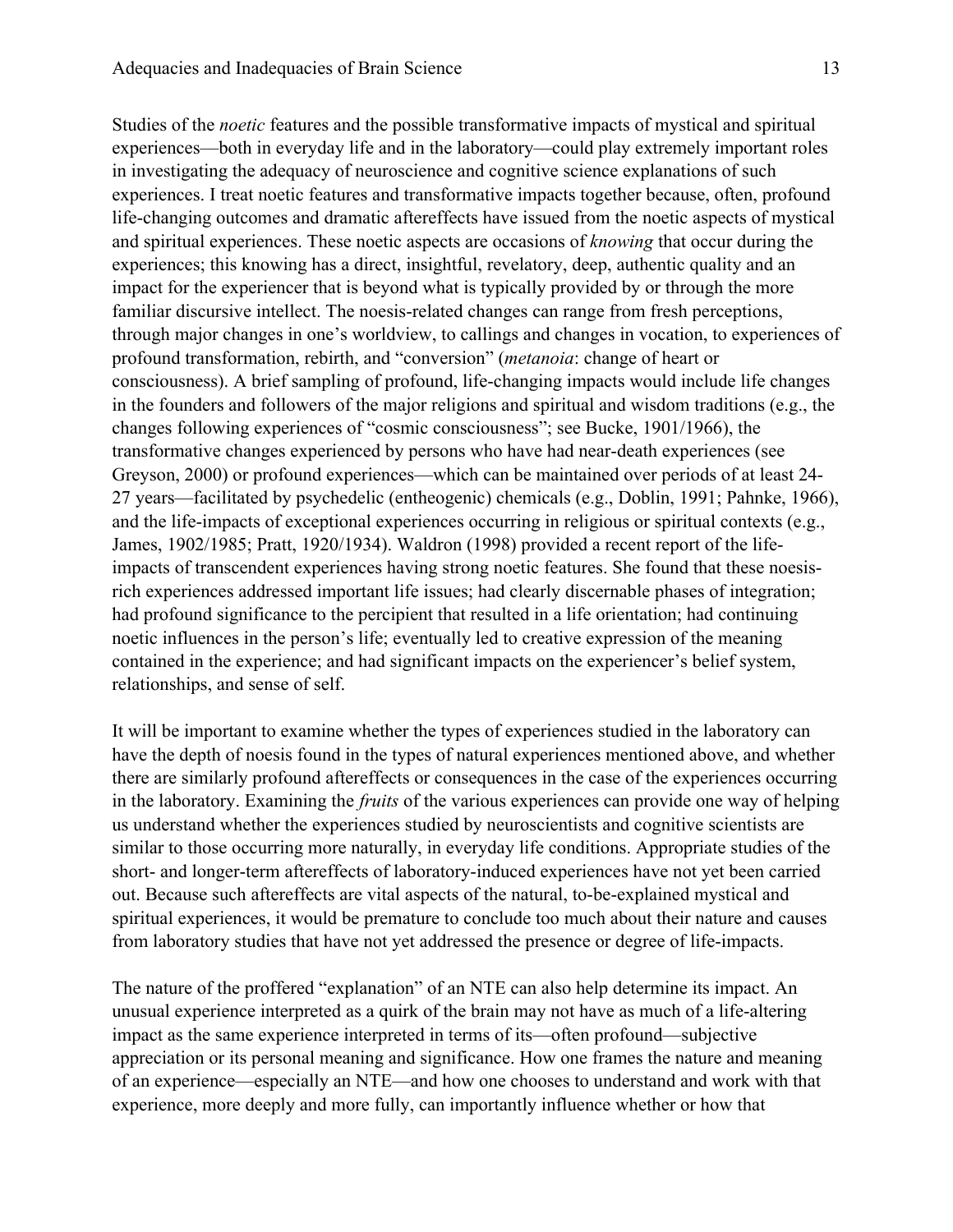experience might influence one's life or even eventuate in major transformative changes (see White, 1997). Simple interpretations as quirks of the brain would not seem to have such transformative power.

The noetic aspects, themselves, of mystical and spiritual experiences—quite apart from their possible life-impacts—have an even more direct relevance to the adequacy of interpretations based solely on brain functioning. If knowledge is gained in some of these experiences which, upon later examination, is found to have veridical aspects that could not have been explained on the basis of the experiencer's prior experience or access to that knowledge, such accurate content could not be explained readily on the basis of what is currently known about brain functioning. This kind of evidence would be a special case of the veridicality of knowledge already discussed above, in the section on psychical NTEs.

### *Does the Brain Produce or Transmit Consciousness?*

It would be foolish to deny that certain brain structures and activities are *associated* with certain forms of consciousness. Such associations are supported by voluminous findings from research and clinical observations in neurology, psychophysiology, clinical and experimental neuropsychology, and related areas. However, the presence of a correlation, alone, does not provide sufficient information for concluding whether brain activities produce consciousness, or consciousness produces brain activities, or whether both consciousness and brain activities might be produced by something else. To prematurely conclude the first of the three possibilities just mentioned may be to fall prey to what might be called *the fallacy of the legless flea*. The possibility of this fallacy is suggested by the following fictional cautionary tale.

Once upon a time, there was an investigator who wished to find the locus of the organs of hearing of fleas. He laboriously trained a flea to jump whenever he uttered the word "jump." He then carefully analyzed his flea's anatomy to find where its ears might be located. He would say "jump," and observe a jump as an indicator that the flea had, indeed, heard him. He removed flea leg after flea leg, and the flea continued to jump whenever he commanded. When, finally, the flea did not jump, once he had removed the flea's final leg, he concluded that the flea's ears were located on that last leg, because, obviously, the flea had not heard his last jump command.

The point of this tale, of course, is to remind us not to confuse the ability to *have* an experience with the ability to *express* that experience in an observable way. To prematurely conclude that conscious content or activity might be impossible without corresponding brain content or activity may be to commit a more sophisticated and subtle form of the legless flea fallacy. This issue can be expressed, in more familiar terms, by asking whether brain structures and activities might *produce* or, rather, *transmit* consciousness.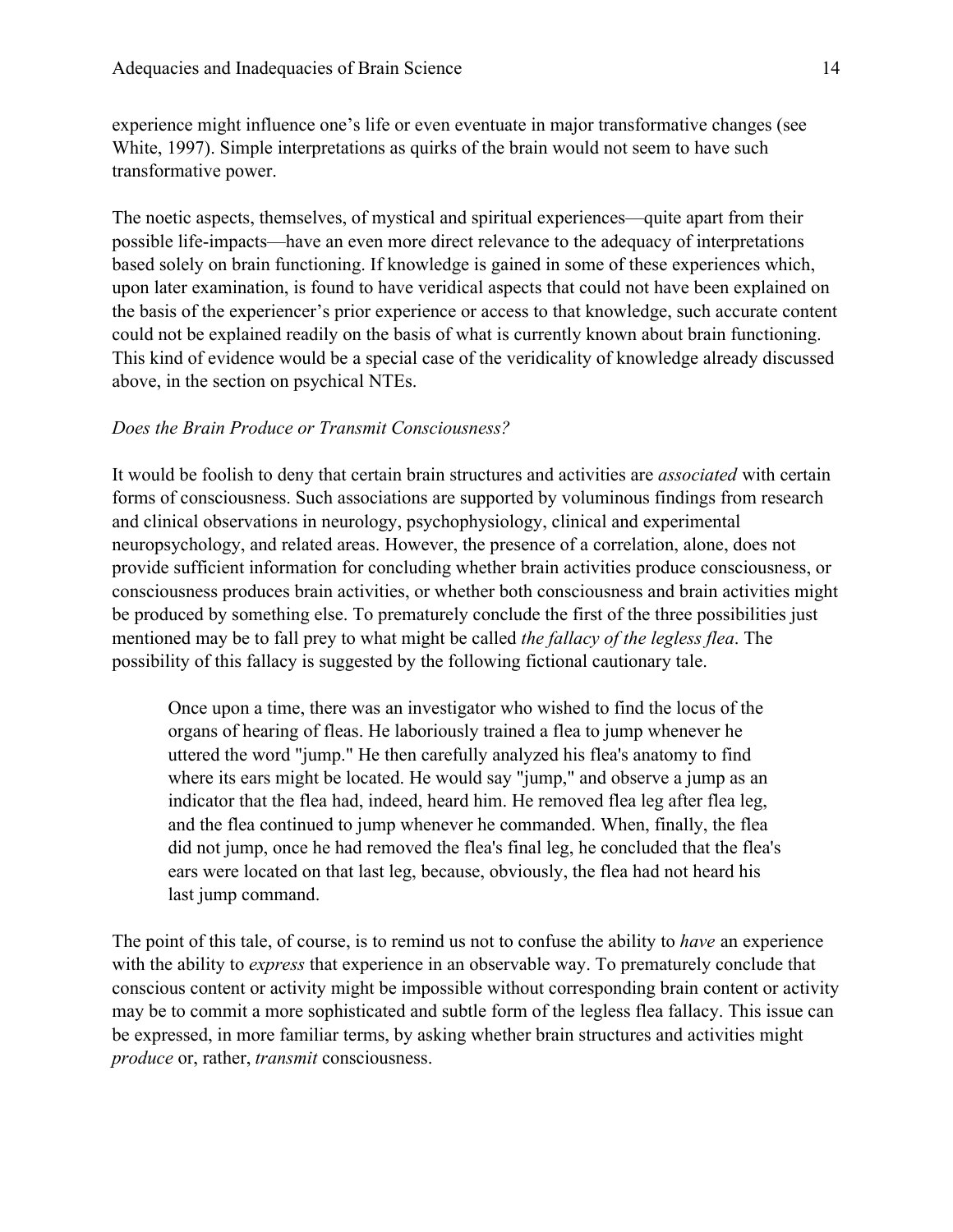One of the earliest statements of the brain's possible transmissive, as opposed to productive, role in consciousness was that of Ferdinand Canning Scott Schiller (1891/1894):

Matter is an admirably calculated machinery for regulating, limiting, and restraining the consciousness which it encases. . . . If the material encasement be coarse and simple, as in the lower organisms, it permits only a little intelligence to permeate through it; if it is delicate and complex, it leaves more pores and exits, as it were, for the manifestation of consciousness. . . . Matter is not that which *produces* consciousness, but that which *limits* it and confines its intensity within certain limits: material organization does not construct consciousness out of arrangements of atoms, but contracts its manifestation within the sphere which it permits. This explanation . . . admits the connection of Matter and consciousness, but contends that the course of interpretation must proceed in the contrary direction. . . . If, *e.g*., a man loses consciousness as soon as his brain is injured, it is clearly as good an explanation to say the injury to the brain destroyed the mechanism by which the manifestation of consciousness was rendered possible, as to say that it destroyed the seat of consciousness. . . . If the body is a mechanism for inhibiting consciousness, for preventing the full powers of the Ego from being prematurely actualized, it will be necessary to invert . . . our ordinary ideas . . . [italics in original] (pp. 293-296)

The possible role of the brain as a releasing, permissive, or transmissive organ or vehicle of consciousness, rather than a producer of consciousness, was elaborated by William James (1898/1960). Just as a prism alters incoming white light to form the characteristic colored spectrum, but is not the source of the light; and just as the lengths of the pipes of an organ determine how the inflowing air yields certain tones and not others, but are not, themselves, the source of the air; so, too, argued James, the brain may serve a permissive, transmissive, or expressive function, rather than solely a productive one, in terms of the thoughts, images, feelings, and other experiences it allows. Henri Bergson (1914) and Aldous Huxley (1954) later expressed similar views of the brain as a *filter* or *reducing valve*, which served to block out much of, and allow registration and expression of only a narrow band of, perceivable reality, rather than as—necessarily—a *generator* of consciousness.

Today, this distinction of brain as producer or transmitter is often expressed picturesquely by asking whether the brain more closely resembles a light bulb (which is the source of the light it produces, and without which the light can no longer exist) or a television receiver (which modifies and expresses images from electromagnetic fields that exist apart from itself and which latter can continue to exist even in the absence of the receiver). The answer to this question has relevance to whether spiritual (or any other) experiences can be completely explained by identifying brain structures and activities that are associated with those experiences (a brain-asproducer view), or whether particular brain structures and activities might simply allow the registration or expression of something that might exist, in some form, apart from the registering/expressive structures and functions (a brain-as-transmitter view).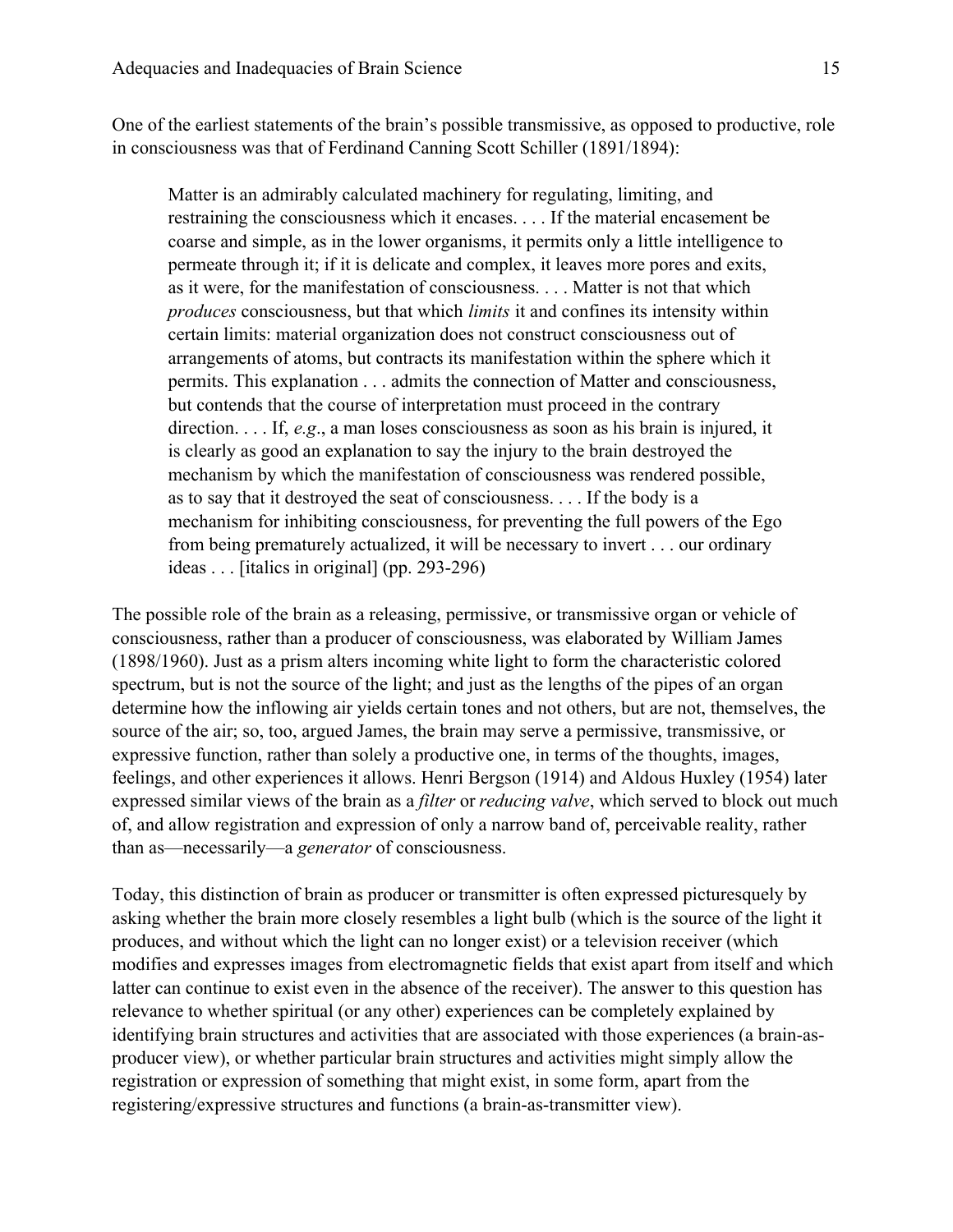To find activity in a particular brain area does not mean that there is no independent referent or trigger of that activity. If brain mapping indicates a pattern of activity in the brain's occipital lobe, this could be a result of spontaneous, endogenous neural firings in that area. However, it also could indicate the presence of an external visual stimulus. So, too, neural firing patterns in some "spiritual center" or "God center" of the brain could be caused by spontaneous or contrived endogenous activities of a local, internal sort. However, such firings would not necessarily rule out an independently-existing spiritual or divine "trigger" for such activity.

The answer to this production versus transmission question has relevance, also, to the issue of whether it might be possible for consciousness to survive, in some form, following the death of the physical body. Of course, if a strong case ever could be made for the survival of some aspects of personality or of some forms of active consciousness, after death—including afterlife evidence that could not be explained readily on the basis of psychic functioning in the living—then such evidence would be strongly suggestive that a functioning brain may not be essential to the presence of at least some forms of consciousness. Findings and discussions of issues relevant to afterlife and survival research can be found in recent works by Doore (1990), Murphy (1992), Griffin (1997), Tart (1997), Greyson (2000), and Mills and Lynn (2000). F. W. H. Myers' classic *Human Personality and Its Survival of Bodily Death* (1903) remains an outstanding resource, even today.

An intriguing case that has a bearing on this production/transmission issue was recently reported by cardiologist Michael Sabom (1998; see, also, Greyson, 2000, pp. 338-341). Sabom described a near-death experience that occurred while its experiencer—a woman who was having an unusual surgical procedure for the safe excision and repair of a large basilar artery aneurysm—met all of the accepted criteria for brain death. The unusual medical procedure involved the induction of hypothermic cardiac arrest, in order to insure that the aneurysm at the base of the brain would not rupture during the operation. The patient's body temperature was lowered to 60 degrees Fahrenheit, her heartbeat and breathing ceased, her brain waves flattened, and the blood was completely drained from her head. Her electroencephalogram was totally flat (indicating no cerebral electrical activity) and auditory evoked potentials (normally elicited by clicks presented through molded earplugs that had been inserted into her ears) ceased (indicating cessation of brainstem functioning). Ordinarily—at regular body temperature—the brain cannot function without its oxygen supply for more than a few minutes. Lowering the body and brain temperature to 60 degrees F.—by chilling the blood in a bypass machine before returning it to the body and brain—however, can reduce cellular metabolism so that the brain can tolerate complete cerebral blood flow for the 45 minutes or so required for the brain operation. The patient later reported that, apparently while under these "brain death" conditions, she had a neardeath experience (NDE) in which she was able to observe and hear details of objects and happenings in the operating room with accuracy. She also experienced classic components of the NDE, including a tunnel vortex, a bright light, and different figures in the light (many deceased family members, including a distant cousin of whose death she had been unaware).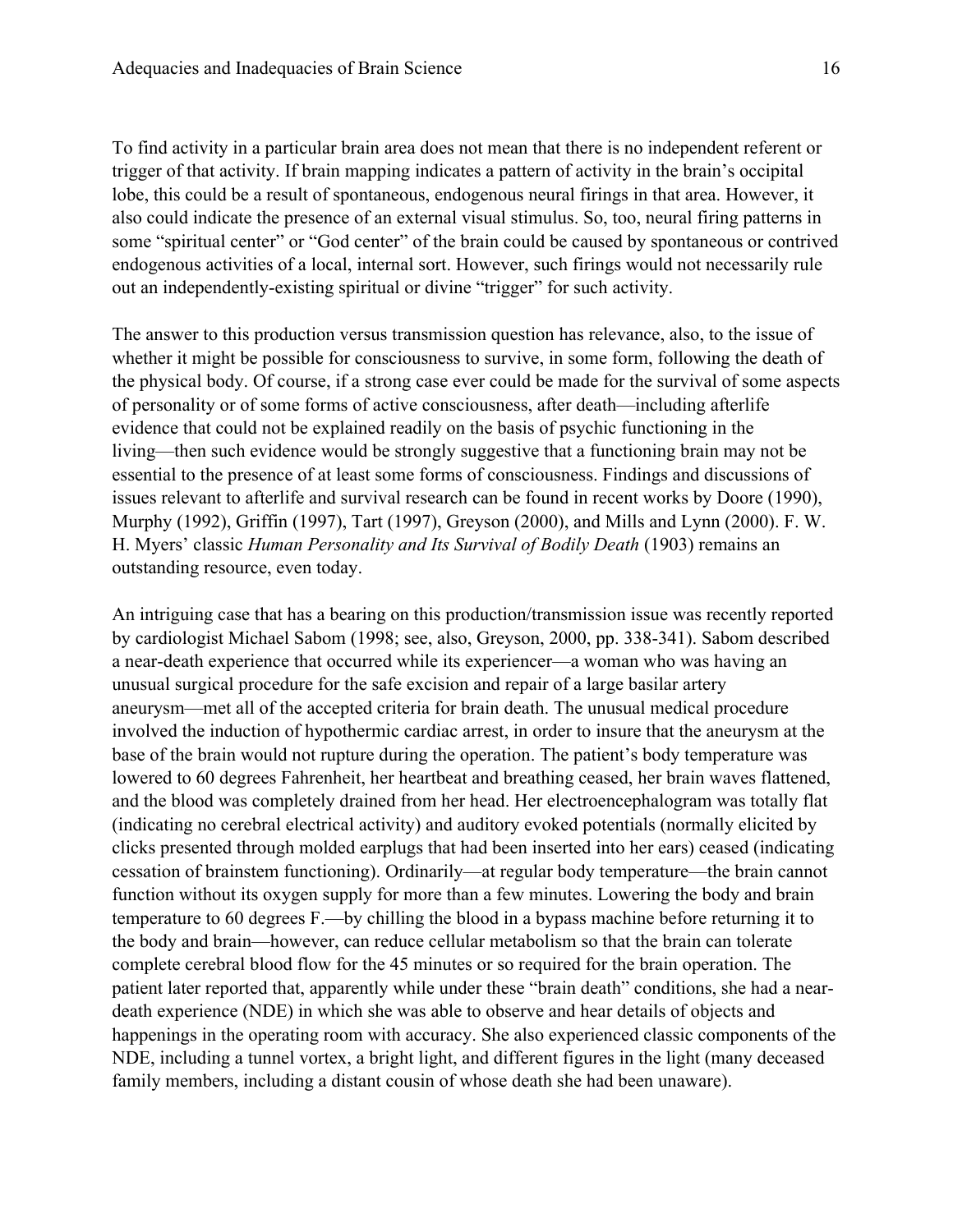On the face of it, the experience described above might suggest that mental functioning was occurring in the absence of the usual brain conditions upon which such functioning is taken to depend. The experience cannot be explained by temporal-lobe seizure-like activities, because the continuously monitored EEG indicated no such activity. The patient's eyes had been taped shut and her ears had been blocked by the molded ear speakers that had been inserted into her ears to demonstrate that even brainstem responses to clicks were absent. If she was indeed able to describe accurately various events that transpired after she had been anesthetized, she could not have been observing them through usual sensory means, nor could she have inferred the specific details that she reported.

To me, however, there are still ambiguities in this case that prevent our considering it a definitive demonstration of mental functioning in the absence of brain functioning. These reservations have to do with the timing and accuracy of the reported events, as well as the thoroughness of auditory masking by the earplugs. A satisfactory evaluation of this striking case would require answers to the following questions:

- 1. Were the descriptions of operating room events and objects sufficiently detailed so as to compel confidence in their accuracy?
- 2. Did the earplugs adequately prevent hearing of the various operating room sounds (conversations, particular musical selections) that were occurring during the operation (recognizing that even with closed ears there may have been the possibility of hearing via bone conduction); were these possibilities considered and adequately discounted?
- 3. Just *when* did the patient's subjective experiences occur, relative to the actual temporal occurrence of the events described? Only if the experiences themselves occurred *during* the periods of actual "brain death" would they have a bearing on the possibility of mentation in the absence of brain functioning. At first, this may seem a curious question. However, given the evidence for precognitive and retrocognitive experiences—from careful work in experimental parapsychology and psychical research—it is possible that the patient became aware of the during-brain-death-period events but became aware of these before or after the period of brain death, when the brain was functioning normally, and misconstrued the temporal ordering of subjective experiences and described events.
- 4. And, finally, the patient did not die; certainly there were residual processes (perhaps anatomical, perhaps biochemical, and perhaps even extremely subtle electrical processes) that continued to function even during the "brain death" period at sufficient levels so as to allow the continuation of, and return to, full brain and body functioning after the hypothermic operation. Even if the subjective experiences did occur during the braindeath period, sufficient brain functioning must still have been present to allow memories of the experiences to have been formed and persist until later (this assumes, of course, that brain functioning is necessary to support registration, storage, and retrieval of memories).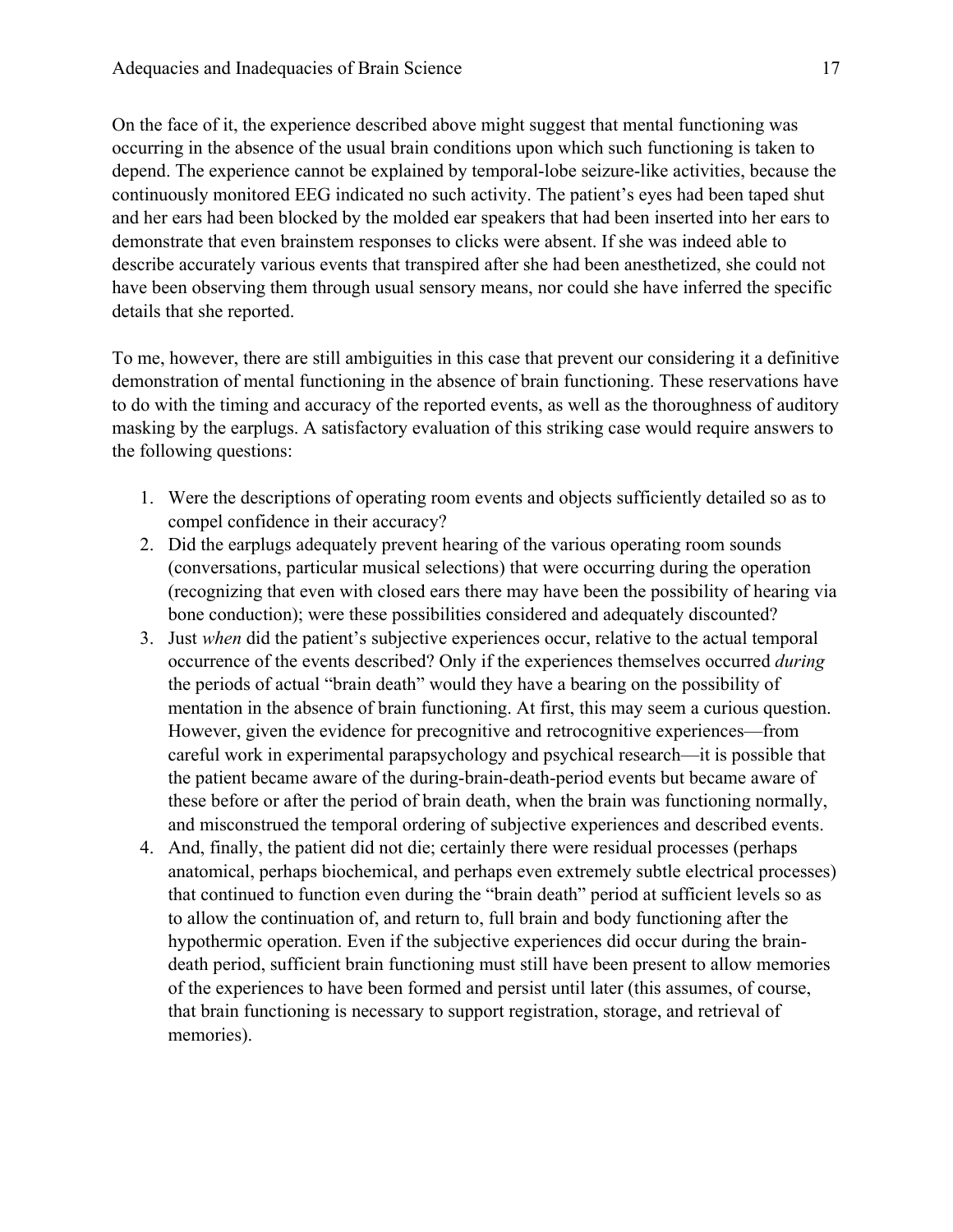If the above four sets of questions could be adequately addressed, the intriguing findings from this and similar cases would pose great difficulties for attempts to account for unusual experiences solely on the basis of current models of brain functioning and activity.

#### *The Need for Different, More Inclusive, and More Integrated Models and Conceptualizaions?*

In this chapter, thus far, brain and mind have been discussed as through they might be separate entities or qualities, and the nature and possible directions of their interactions have been addressed, either explicitly or implicitly. This way of framing the discussion is but a revisiting of the perennial issue of the nature of the mind-body interactions or the "mind-body problem." The fact that philosophers, psychologists, and scientists have wrestled with this issue for so long, and have made so little satisfactory progress in this area, suggests that we may have been asking the wrong questions or framing our conceptualizations in incomplete ways. It seems time for fresh, more inclusive, and more integrated conceptualizations or models of these topics of study.

Rather than distinguishing body (brain structure and functioning) and mind (as revealed in not only the unusual experiences treated in this chapter but also in every mundane subjective experience), would it not be more satisfactory to speak, instead, of bodymind (or brainmind) as an integrated unit or process which has both materialistic/mechanical substrates and functions and also mentalistic/psychical/spiritual substrates and functions? This would require each side of the perennial debate to stretch their conceptualizations of both brain and mind, to extend each member of this perhaps misleading and only apparent duality, so that the resultant expanded conceptualization (bodymind/brainmind) transcends yet continues to include what had previously been acknowledged. This expanded construct would be given, and would operate on the basis of, the well-recognized physicalistic properties and principles that have been discovered through brain science. The same construct, however, would also be given, and operate on the basis of, other properties and principles discovered through phenomenological, parapsychological, and mystical/spiritual investigations. So, for example, aspects of this construct could respond to sensory information, electromagnetic fields, and so on, in a customary fashion. However, other aspects of this construct could respond to nonlocal events and distant information, and perhaps even to nonsensory, psychical, or spiritual/mystical realms, quite directly and in ways that may not be mediated by familiar physical laws and structures.

This thesis can be stated in several alternative ways: Brain may function as a bioassay for mind; mind may function as a psychoassay for brain; "spirit" may be real, but of a different sort of reality that can be perceived, under special conditions, by a different faculty of bodymind (one that traditionally has been known as the *imagination*; see Braud, 2002b). The "perceptions" or prehensions of the imagination may sometimes remain ineffable; at other times, these may be dramatized or personified (through vehicles of thoughts, feelings, and images) so that the referents of these experiences can somehow become available to the experiencer and expressible to others. This new approach could deal adequately with both the familiar facts of brain science and with the experiential realities with which psychical research and the religious, spiritual, and wisdom traditions have concerned themselves.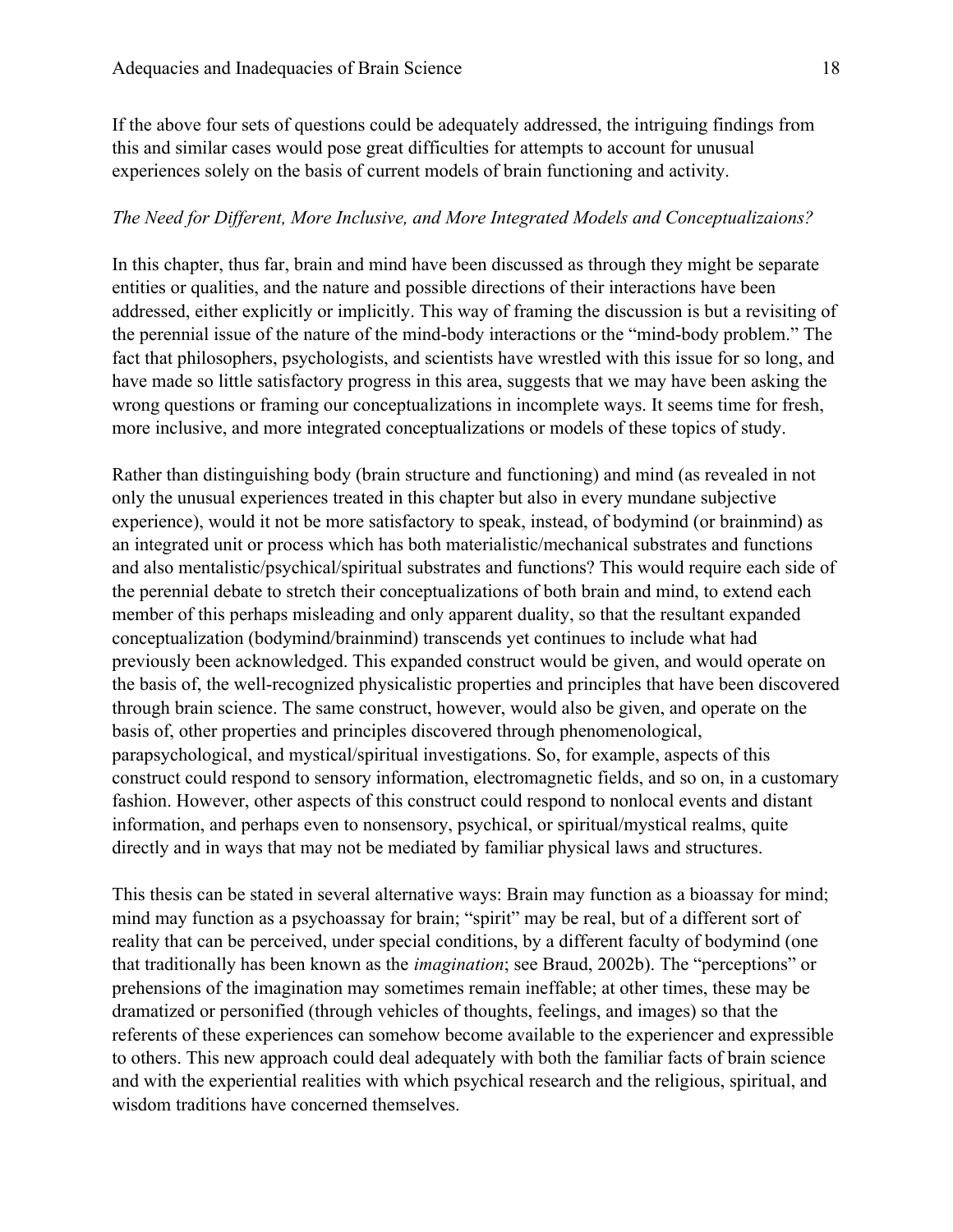#### References

- Bem, D. J., & Honorton, C. (1994). Does psi exist? Replicable evidence for an anomalous process of information transfer. *Psychological Bulletin, 115*, 4-18.
- Bergson, H. (1914). Presidential address. *Proceedings of the Society for Psychical Research, 27*, 157-175.
- Braud, W. G. (2000) Wellness implications of retroactive intentional influence: Exploring an outrageous hypothesis. *Alternative Therapies in Health and Medicine, 6*(1), 37-48.
- Braud, W. G. (2002a). Thoughts on the ineffability of the mystical experience. *The International Journal for the Psychology of Religion* (in press).
- Braud, W. G. (2002b). Transpersonal images: Implications for health. In A. Sheikh (Ed.), *Healing images: The role of imagination in health* (pp. 444-466). Amityville, NY: Baywood.
- Braud, W. G., & Schlitz, M. J. (1991). Consciousness interactions with remote biological systems: Anomalous intentionality effects. *Subtle Energies: An Interdisciplinary Journal of Energetic and Informational Interactions. 2*, 1-46.
- Brazier, M. A. B. (1961). *A history of the electrical activity of the brain: The first half-century* (pp. 110-115). London: Pitman Medical Publishing Co.
- Broughton, R. (1991). *Parapsychology: The controversial science*. New York: Ballantine.
- Bucke, R. M. (1966). *Cosmic consciousness: A study in the evolution of the human mind*. New Hyde Park, NY: University Books. (Original work published 1901)
- Cardena, E., Lynn, S. J, & Krippner, S. (Eds.). (2000). *Varieties of anomalous experience: Examining the scientific evidence*. Washington, DC: American Psychological Association.
- Child, I. L. (1985). Psychology and anomalous observations: The question of ESP in dreams. *American Psychologist, 40*, 1219-1230.
- Coleridge, S. T. (1985). Biographia literaria. In H. J. Jackson (Ed.), *Samuel Taylor Coleridge (The Oxford authors*; pp. 155-482). (Original work published 1817)
- Cook, C. M., & Persinger, M. A. (1997). Experimental induction of the "sensed presence" in normal subjects and an exceptional subject. *Perceptual and Motor Skills, 85*(2), 683-693.
- Cook, C. M., & Persinger, M. A. (2001). Geophysical variables and behavior: XCII. Experimental elicitation of the experience of a sentient being by right hemispheric, weak magnetic fields: interaction with temporal lobe sensitivity. *Perceptual Motor Skills, 92*(2), 447-448.
- d'Aquili, E. G., & Newberg, A. B. (1993). Religious and mystical states: A neuropsychological model. *Zygon, 28*, 177-200.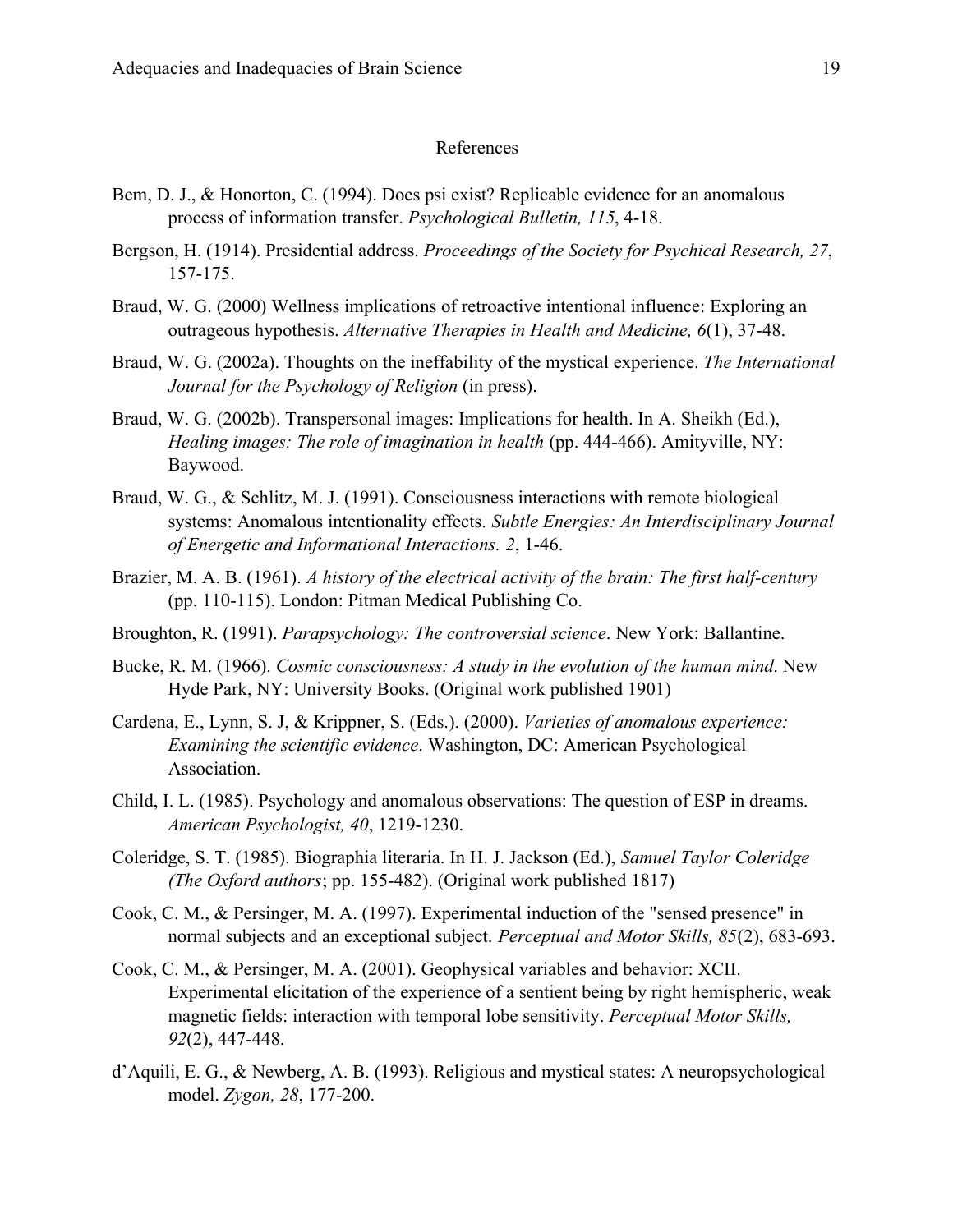- d'Aquili, E. G., & Newberg, A. B. (1999). *The mystical mind: Probing the biology of religious experience*. Minneapolis: Fortress Press.
- Deikman, A. J. (1963). Experimental meditation. *Journal of Nervous and Mental Disease, 136*, 329-373.
- Deikman, A. J. (1966). Deautomatization and the mystic experience. *Psychiatry, 29*, 324-338.
- Deikman, A. J. (1971). Bimodal consciousness. *Archives of General Psychiatry, 25*, 481-489.
- Doblin, R. (1991). Pahnke's "Good Friday experiment": A long-term follow-up and methodological critique. *Journal of Transpersonal Psychology, 23*, 1-28.
- Doore, G. (Ed.). (1990). *What survives?: Contemporary explorations of life after death*. Los Angeles: Tarcher.
- Dunne, B. J., Nelson, R. D., & Jahn, R. G. (1988). Operator-related anomalies in a random mechanical cascade. *Journal of Scientific Exploration, 2*, 155-180.
- Dunne, B., & Jahn, R. (1992). Experiments in remote human/machine interaction. *Journal of Scientific Exploration, 6*, 311-332.
- Edge, H., Morris, R., Palmer, J., & Rush, J. (1986). *Foundations of parapsychology: Exploring the boundaries of human capability*. Boston: Routledge & Kegan Paul.
- Fenwick, P. (1996). The neurophysiology of religious experiences. In D. Bhugra (Ed.), *Psychiatry and religion: Context, consensus, and controversies* (pp. 167-177). London: Routledge.
- Fischer, R. (1971). A cartography of the ecstatic and meditative states. *Science, 174*, 897-904.
- Forman, R. K. C. (1999). *Mysticism, mind, consciousness*. Albany: State University of New York Press.
- Forman, R. K. C. (Ed.). (1990). *The problem of pure consciousness: Mysticism and philosophy*. New York: Oxford University Press.
- Fort, C. (1941). *The books of Charles Fort*. New York: Henry Holt & Co.
- Greyson, B. (2000). Near-death experiences. In E. Cardena, S. J. Lynn, & S. Krippner (Eds.), Varieties of anomalous experience: Examining the scientific evidence (pp. 315-352). Washington, DC: American Psychological Association.
- Griffin, R. R. (1997). *Parapsychology, philosophy, and spirituality: A postmodern exploration*. Albany: State University of New York Press.
- Grof, S. (1972). Varieties of transpersonal experiences: Observations from LSD psychotherapy. *Journal of Transpersonal Psychology, 4*(1), 45-80.
- Helminiak, D. A. (1984). Neurology, psychology, and extraordinary religious experiences. *Journal of Religion and Health, 23*, 33-46.
- Honorton, (1977). Psi and internal attention states. In B. Wolman (Ed.), *Handbook of parapsychology* (pp. 435-472). New York: Van Nostrand Reinhold.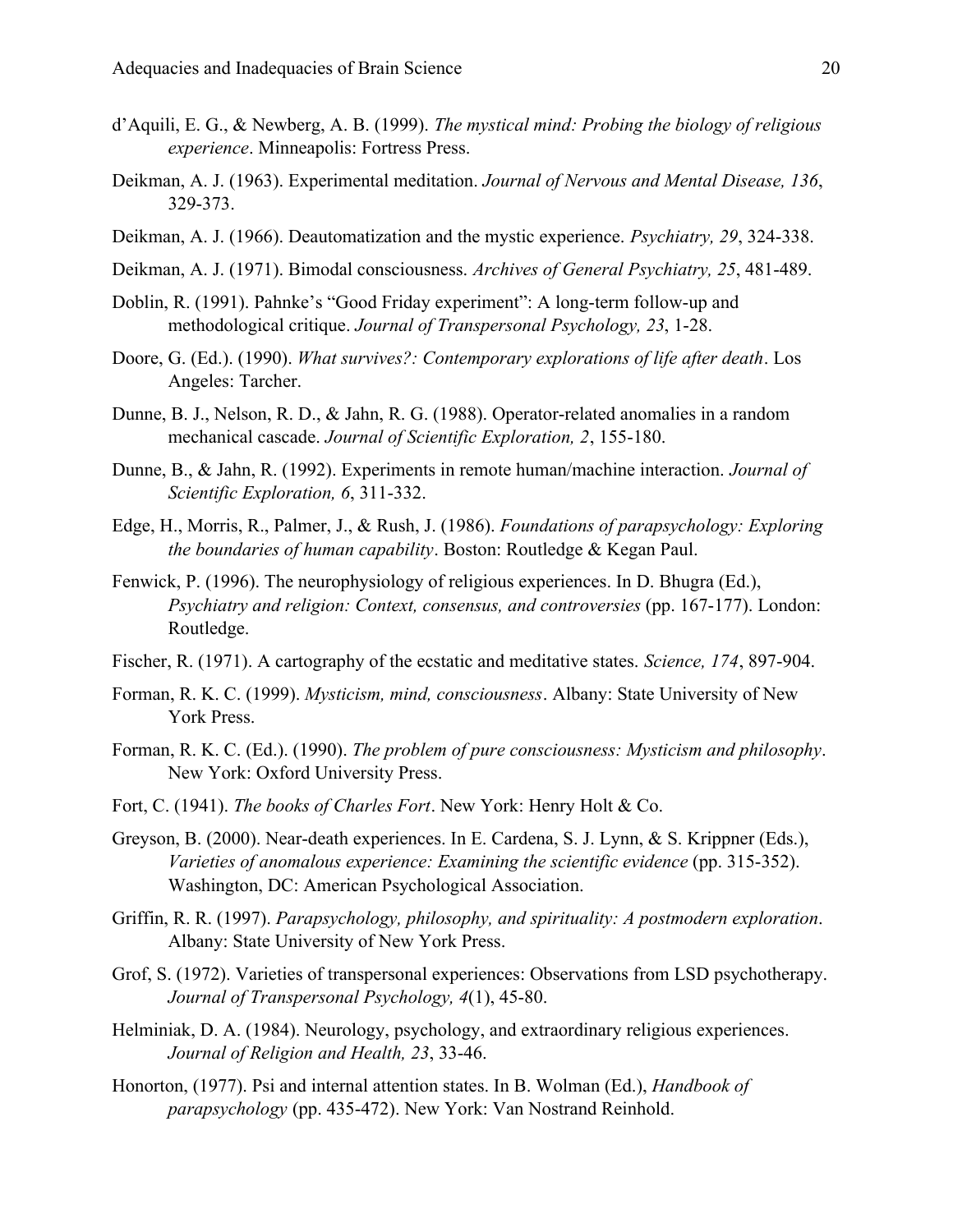- Honorton, C., & Ferrari, D. C. (1989). "Future telling": A meta-analysis of forced-choice precognition experiments, 1935-1987. *Journal of Parapsychology, 53*, 281-308.
- Huxley, A. (1954). *The doors of perception*. New York: Harper.
- James, W. (1956). *The will to believe, human immortality, and other essays on popular philosophy*. New York: Dover. (Original work published 1890)
- James, W. (1960). Human immortality: Two supposed objections to the doctrine. In G. Murphy & R. O. Ballou (Eds.), *William James on psychical research* (pp. 279-308). New York: Viking. (Original work delivered as a lecture 1898)
- James, W. (1969). What psychical research has accomplished. In G. Murphy & R. O. Ballou (Eds), *William James on psychical research* (pp. 25-47). New York: Viking. (Original work published 1890)
- James, W. (1980). A suggestion about mysticism. In R. Woods (Ed.), *Understanding mysticism* (pp. 215-222). Garden City, NY: Image Books. (Original work published 1910)
- James, W. (1985). *The varieties of religious experience*. New York: Penguin Classics. (Original work published 1902)
- Krippner, S. (Ed.). (1977, 1978, 1982). *Advances in parapsychological resear*ch (Vols. 1-3). New York: Plenum.
- Krippner, S. (Ed.). (1984, 1987, 1990, 1994). *Advances in parapsychological resear*ch (Vols. 4- 7). Jefferson, NC: McFarland.
- Kurtz, P. (Ed.). (1985). *A skeptic's handbook of parapsychology*. Buffalo, NY: Prometheus.
- Maslow, A. H. (1962). Lessons from the peak-experiences. *Journal of Humanistic Psychology, 2*, 9-18.
- Masters, R. (1974). Consciousness and extraordinary phenomena. In J. White (Ed.), *Psychic exploration: A challenge for science* (pp. 598-614). New York: G. P. Putman's Sons.
- McClenon, J. (1994). *Wondrous events: Foundations of religious beliefs*. Philadelphia: University of Pennsylvania Press.
- Mills, A., & Lynn, S. J. (2000). Past-life experiences. In E. Cardena, S. J. Lynn, & S. Krippner (Eds.), *Varieties of anomalous experience: Examining the scientific evidence* (pp. 293- 314). Washington, DC: American Psychological Association.
- Milton, J. (1993). A meta-analysis of waking state of consciousness, free response ESP studies. *Proceedings of the36th Annual Parapsychological Association Convention*, 87-104.
- Murphy, M. (1992). *The future of the body: Explorations into the further evolution of human nature*. Los Angeles: Tarcher.
- Myers, F. W. H. (1903). *Human personality and its survival of bodily death* (2 Vols.). New York: Longmans, Green, & Company.
- Neher, A. (1980). *The psychology of transcendence*. Englewood Cliffs, NJ: Prentice-Hall.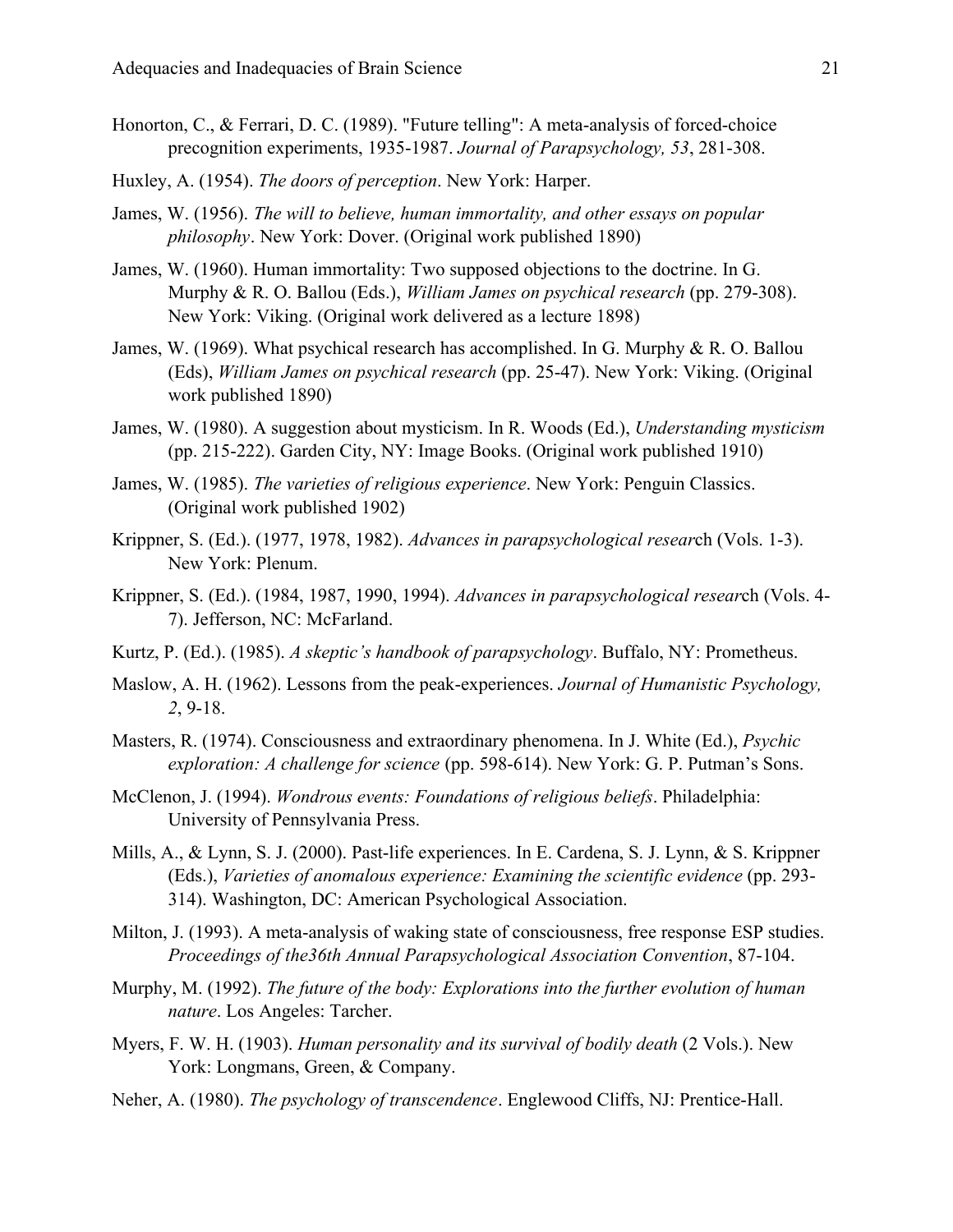- Nelson, P. L. (1989). Personality factors in the frequency of reported spontaneous praeternatural experiences. *Journal of Transpersonal Psychology, 21*, 193-210.
- Nelson, R. D., Dunne, B. J, Dobyns, Y. H., & Jahn, R. G. (1996). Precognitive remote perception: Replication of remote viewing. *Journal of Scientific Exploration, 10*(1), 109- 110.
- Newberg, A., d'Aquili, E., & Rause, V. (2001). *Why God won't go away: Brain science and the biology of belief*. New York: Ballantine.
- Orne, M. T. (1962). On the social psychology of the psychological experiment: With particular reference to demand characteristics and their implications. *American Psychologist, 17*, 776-783.
- Otto, H. (1966). Multiple strength perception method, Minerva experience and others. In H. Otto (Ed.), *Explorations in human potentialities* (pp. 471-486). Springfield, IL: Charles C. Thomas.
- Pahnke, W. (1970). Drugs and mysticism. In B. Aaronson & H. Osmond (Eds.), *Psychedelics: The uses and implications of hallucinogenic drugs* (pp. 145-164). Garden City, NY: Anchor Books.
- Persinger, M. A. (1983). Religious and mystical experiences as artifacts of temporal lobe function: A general hypothesis. *Perceptual and Motor Skills, 57*, 1255-1262.
- Persinger, M. A. (1987). *Neuropsychological bases of God beliefs*. New York: Praeger.
- Pratt, J. B. (1934). *The religious consciousness: A psychological study*. New York: Macmillan.
- Radin, D. I. (1997). *The conscious universe: Truth of psychic phenomena*. San Francisco: HarperCollins.
- Radin, D. I., & Ferrari, D. C. (1991). Effects of consciousness on the fall of dice: A metaanalysis. *Journal of Scientific Exploration, 5*, 61-83.
- Radin, D. I., & Nelson, R. D. (1989). Evidence for consciousness-related anomalies in random physical systems. *Foundations of Physics, 19*, 1499-1514.
- Reed, G. (1988). *The psychology of anomalous experience* (rev. ed.). Buffalo, NY: Prometheus Books.
- Roll, W. G. (1960). [Book review of *Psyche* by Hans Berger]. *Journal of Parapsychology, 24*, 142-148.
- Rosenthal, R. (1966). *Experimenter effects in behavioral research*. New York: Appleton-Century-Crofts.
- Sabom, M. (1998). *Light and death: One doctor's fascinating account of near-death experiences*. Grand Rapids, MI: Zondervan.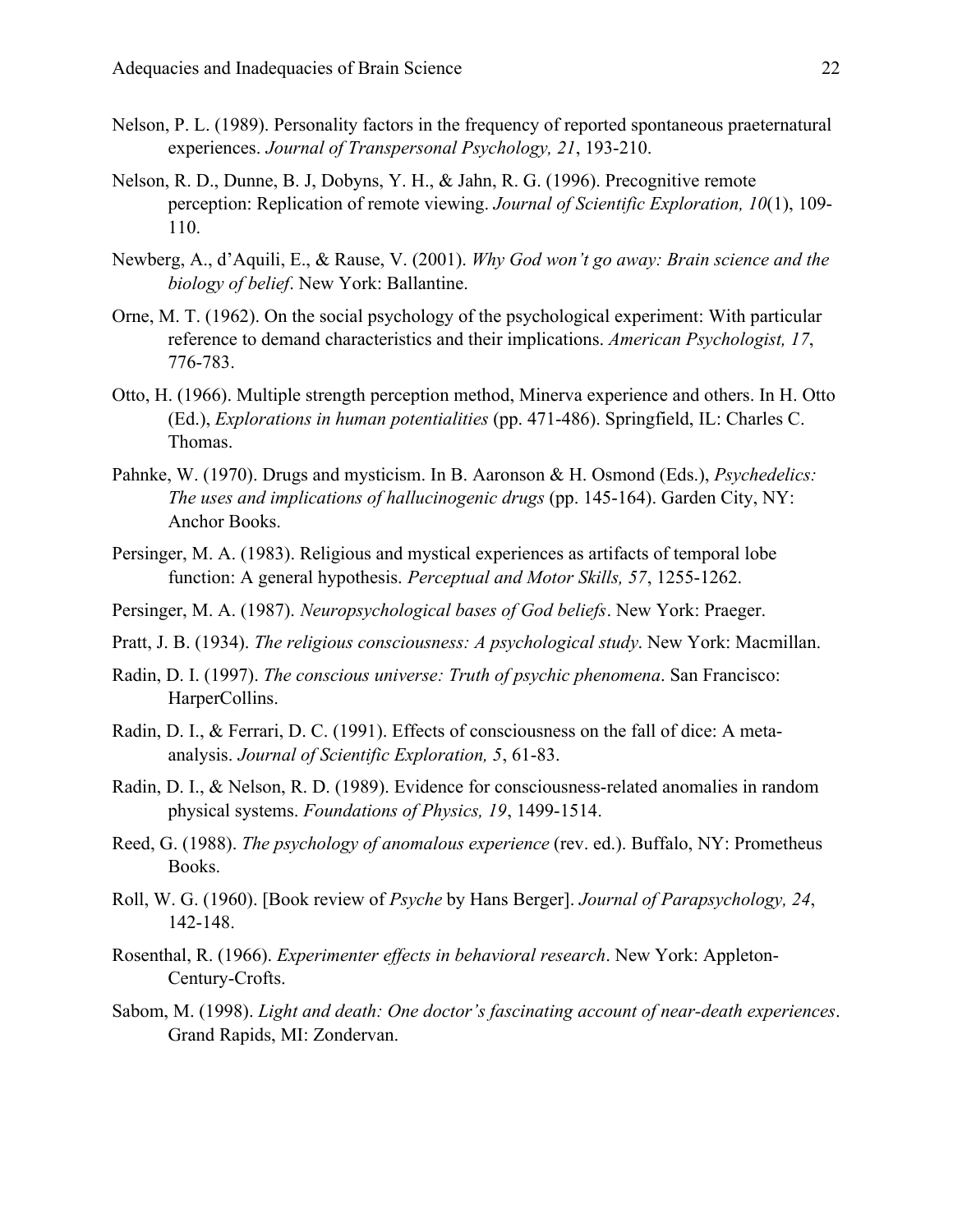- Schechter, E. I. (1984). Hypnotic induction vs. control conditions: Illustrating an approach to the evaluation of replicability in parapsychological data. *Journal of the American Society for Psychical Research, 78*, 1-27.
- Schiller, F. C. S. (1994). *Riddles of the sphinx: A study in the philosophy of evolution*. London: Swan Sonnenschein & Co. (Original work published 1891)
- Schlitz, M., & Braud, W. G. (1997). Distant intentionality and healing: Assessing the evidence. *Alternative Therapies, 3*(6), 62-73.
- Stace, W. T. (1960). *Mysticism and philosophy*. Philadelphia: Lippincott.
- Stanford, R. G., & Stein, A. (1993). A meta-analysis of ESP studies contrasting hypnosis and a comparison condition. *Proceedings of the 36th Annual Parapsychological Association Convention*, 105-125.
- Stevenson, I. (1970). *Telepathic impressions: A review and report of thirty-five new cases*. Charlottesville: University of Virginia Press.
- Storm, L., & Ertel, S. (2001). Does psi exist? Comments on Milton and Wiseman's (1999) metaanalysis of ganzfeld research. *Psychological Bulletin, 127*, 424-433.
- Storm, L., & Thalbourne, M. (in press). Paranormal effects using sighted and vision-impaired participants in a quasi-ganzfeld task. *Australian Journal of Parapsychology*.
- Targ, E., Schlitz, M., & Irwin, H. J. (2000). Psi-related experiences. In E. Cardena, S. J. Lynn & S. Krippner (Eds.), *Varieties of anomalous experience: Examining the scientific evidence* (pp. 219-252). Washington, DC: American Psychological Association.
- Tart, C. T. (Ed.). (1997). *Body mind spirit: Exploring the parapsychology of spirituality*. Charlottesville, VA: Hampton Road Publishing Company.
- Utts, J. (1996). An assessment of the evidence for psychic functioning. *Journal of Scientific Exploration, 10*(1), 3-30.
- Van Dusen, W. (1999). *Beauty, wonder, and the mystical mind*. West Chester, PA: Chrysalis Books.
- Van Dusen, W. (2001). *The design of existence: Emanation from source to creation*. West Chester, PA: Chrysalis Books.
- Waldron, J. L. (1998). The life impact of transcendent experiences with a pronounced quality of noesis. *Journal of Transpersonal Psychology, 30*, 103-134.
- Watts, A. W. (1963). *Psychotherapy east and west*. New York: Mentor/New American Library.
- White, R. A. (1993). Working classification of EHE's. *Exceptional Human Experience: Background Papers: I*, *11,* 149-150.
- White, R. A. (1997). Dissociation, narrative, and exceptional human experience. In S. Krippner & S. Powers (Eds.), *Broken images, broken selves: Dissociative narratives in clinical practice* (pp. 88-121). Washington, DC: Brunner-Mazel.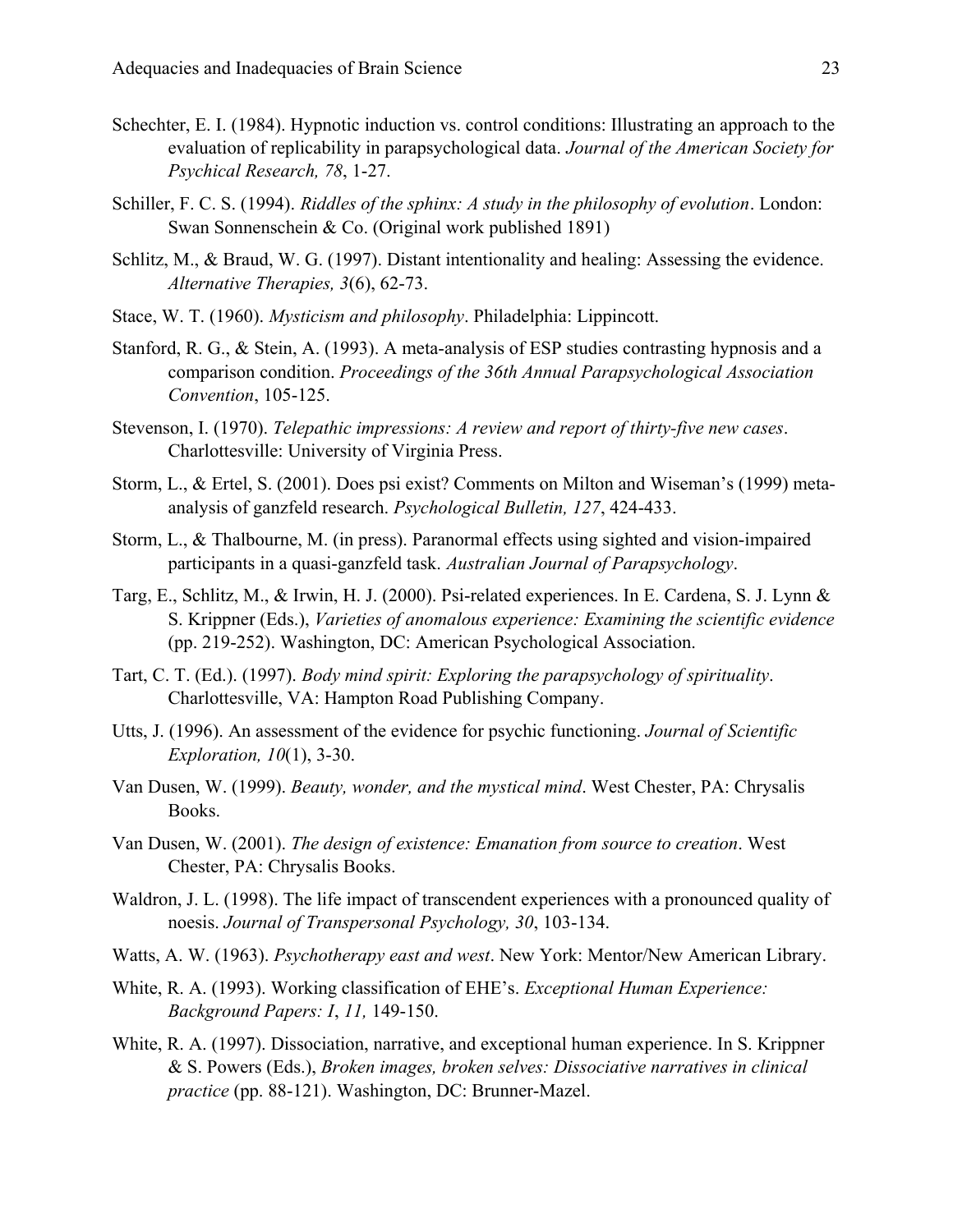Wolman, B. B. (Ed.). (1977). *Handbook of parapsychology*. New York: Van Nostrand Reinhold.

Zusne, L., & Jones, W. H. (1989). *Anomalistic psychology: A study of magical thinking* (2<sup>nd</sup> ed.). Hillsdale, NJ: Erlbaum.

**{ see next page }**